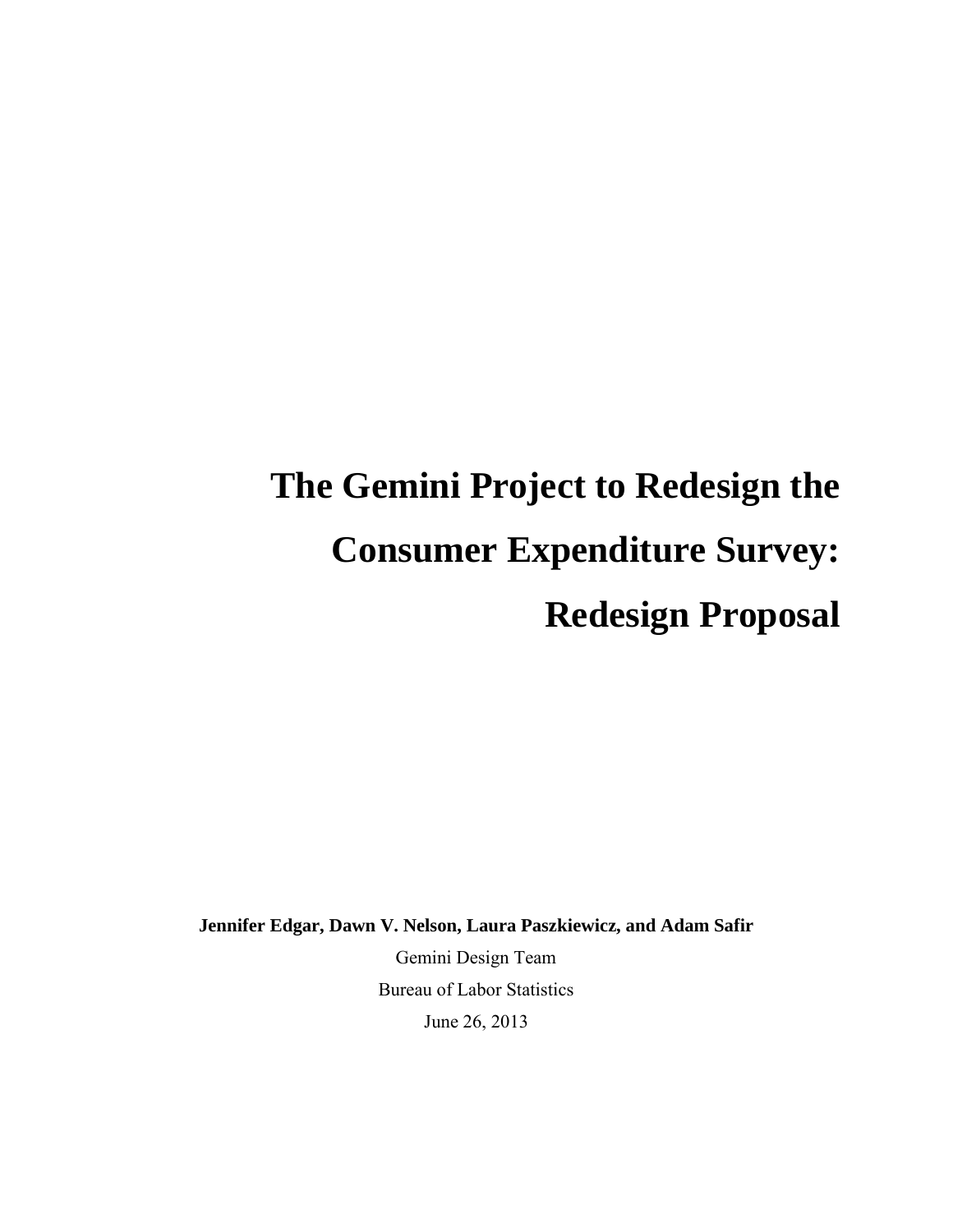## **Executive Summary**

In 2009, the Bureau of Labor Statistics (BLS) Consumer Expenditure Survey (CE) initiated the multi-year Gemini Project for the purpose of researching, developing, and implementing an improved survey design. The objective of the redesign is to improve the quality of the survey estimates through a verifiable reduction in measurement error.

This report, prepared by the Gemini Design Team, presents a comprehensive proposal for the redesigned survey, based on three years of information gathering, inquiry, and synthesis. The design team relied on a broad set of input documents to develop a redesign proposal which meets the Office of Prices and Living Conditions' (OPLC) survey requirements and addresses three key factors believed to affect the survey's ability to collect high quality data, specifically, measurement error, environmental changes, and flexibility. The proposed design is budget neutral for ongoing operations.

The proposed design includes two waves of data collection set 12 months apart. Each wave contains the same interview structure consisting of two visits and a 1-week diary. Visit 1 is an inperson interview made up of two parts. The first part identifies the roster of the household, while the second is a recall interview that collects large, easily-recalled household expenditures. Additionally, Visit 1 incorporates instructions to collect relevant expenditure records for the Visit 2 records-based interview, as well as training for and placement of the electronic, individual diaries. Following Visit 1, the electronic web-based diary (accessible via PC, smartphone, or other mobile device) is maintained for one week by all household members 15 years old and older. Visit 2 is an in-person, records-based expenditure interview on household expenditures that can reasonably be found in records such as receipts, utility bills, and bank statements.

The proposed incentive structure for the new design includes a \$2 prepaid cash incentive per household sent with an advance letter, a \$20 household incentive (debit card) provided after Visit 1, a \$20 individual incentive (debit card) for each member who completes the diary, and a \$20 or \$30 household incentive (debit card) after Visit 2. Pending further research and discussion, the Visit 1 \$20 household incentive may be provided with the advance letter and activated upon completion of the Visit 1 interview.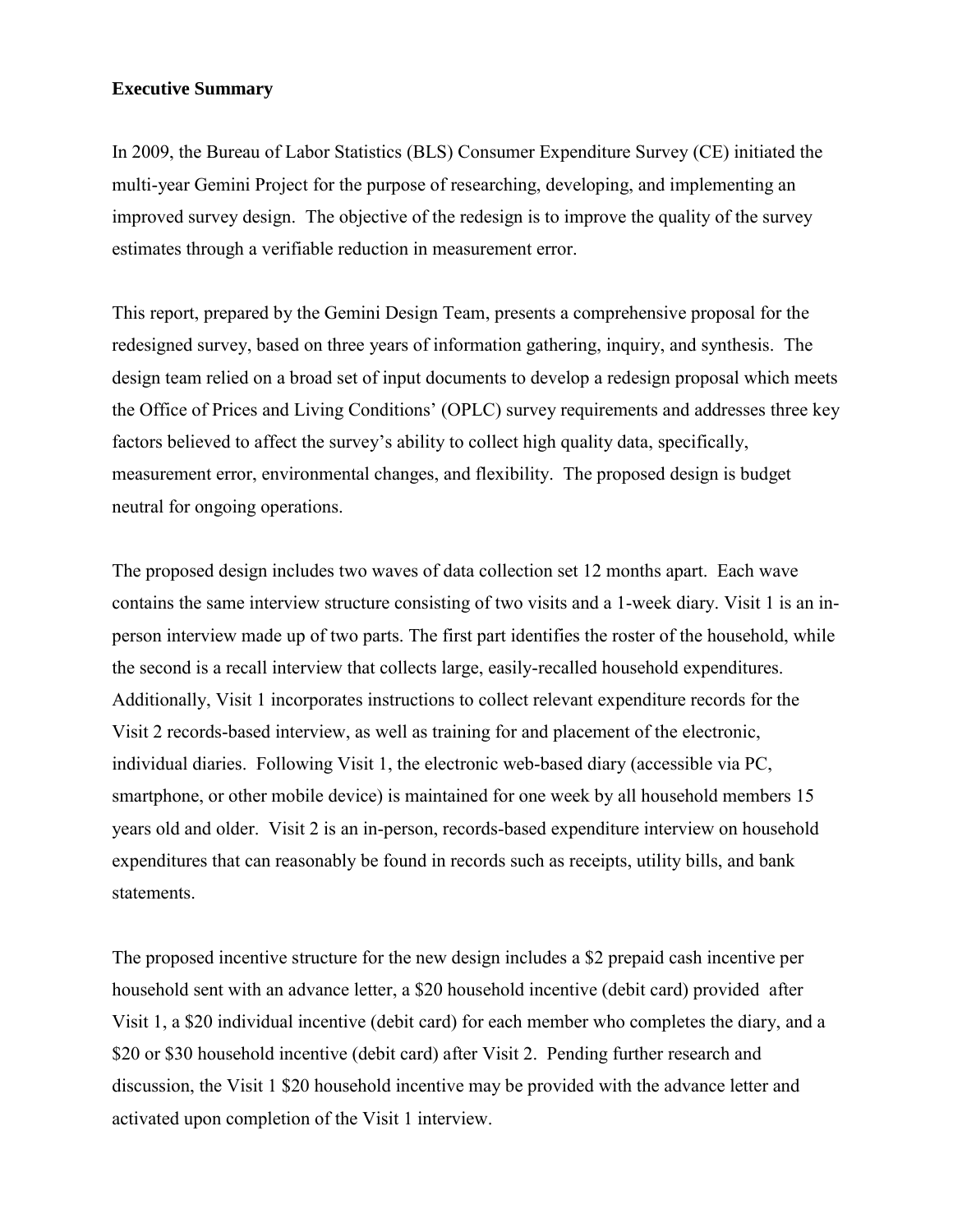As part of the redesign process, representatives from the Division of Consumer Prices and Price Indexes (CPI), the Division of Consumer Expenditure Survey (DCES), and the Division of Price and Index Number Research (DPINR) created a set of reconciled survey requirements. These reconciled requirements specified a minimum set of expenditure and non-expenditure data elements that must be collected from each consumer unit  $(CU)$ , the need for annual expenditure estimates at an aggregate level of total household spending, the need for month of expenditure(s) for each expenditure category, and the need for data to be collected at a minimum of two points in time, one year apart, for each CU, allowing for analysis of change over time.

 $\overline{a}$ <sup>1</sup>A consumer unit is defined as members of a household who are related by blood, marriage, or other legal arrangement OR members of a household that make joint financial decisions. Throughout the report, the term "Consumer Unit" and household are used interchangeably.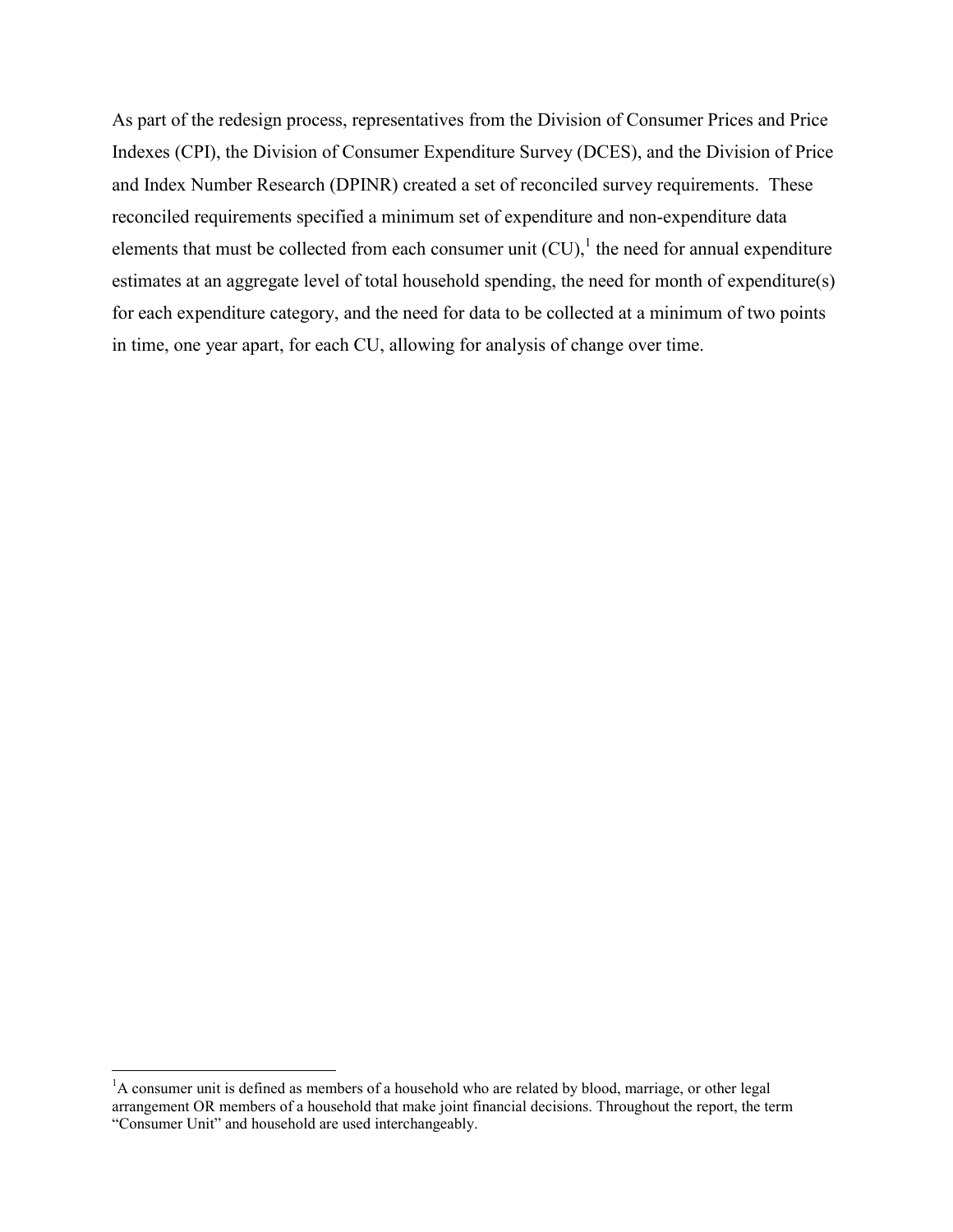# **Table of Contents**

| 1.             |  |  |  |  |  |
|----------------|--|--|--|--|--|
| a.             |  |  |  |  |  |
| b.             |  |  |  |  |  |
| $\mathbf{c}$ . |  |  |  |  |  |
| d.             |  |  |  |  |  |
| 2.             |  |  |  |  |  |
| a.             |  |  |  |  |  |
| b.             |  |  |  |  |  |
| $\mathbf{c}$ . |  |  |  |  |  |
| d.             |  |  |  |  |  |
| e.             |  |  |  |  |  |
| 3.             |  |  |  |  |  |
| a.             |  |  |  |  |  |
| b.             |  |  |  |  |  |
| $\mathbf{c}$ . |  |  |  |  |  |
| d.             |  |  |  |  |  |
| e.             |  |  |  |  |  |
| f.             |  |  |  |  |  |
| 4.             |  |  |  |  |  |
| a.             |  |  |  |  |  |
| b.             |  |  |  |  |  |
| c.             |  |  |  |  |  |
| d.             |  |  |  |  |  |
| e.             |  |  |  |  |  |
| f.             |  |  |  |  |  |
| 5.             |  |  |  |  |  |
|                |  |  |  |  |  |
|                |  |  |  |  |  |
|                |  |  |  |  |  |
|                |  |  |  |  |  |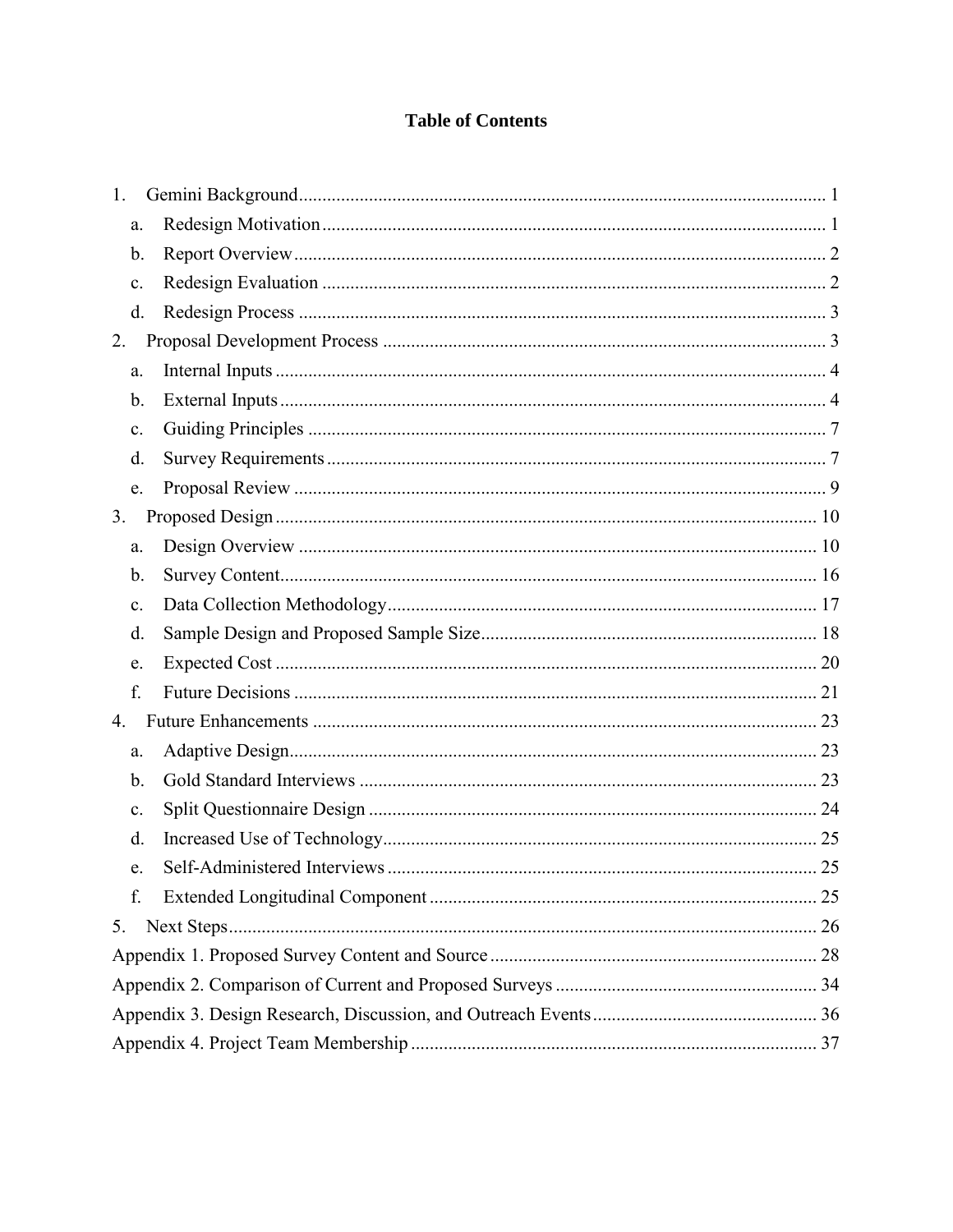#### <span id="page-4-0"></span>**1. Gemini Background**

The mission of the Consumer Expenditure Survey program (CE) is to collect, produce, and disseminate information that presents a statistical picture of consumer spending for the Consumer Price Index (CPI), government agencies, and private data users. The mission encompasses analyzing CE data to produce socio-economic studies of consumer spending and providing CE data users with assistance, education, and tools for working with the data. CE supports the mission of the Bureau of Labor Statistics (BLS), and therefore CE data must be of consistently high statistical quality, relevant, timely, and must protect respondent confidentiality. In an effort to improve data quality, the BLS began the Gemini Project in 2009 to redesign the CE survey with the overall mission to improve data quality through a verifiable reduction in measurement error, with a particular focus on under-reporting. The effort to reduce measurement error is to be explored in a manner consistent with combating further declines in response rates (Gemini Project Vision Document, 2012).

#### <span id="page-4-1"></span>*a. Redesign Motivation*

The design of the CE survey must be updated on an as-needed basis to address the effect that changes in society, technology, new consumer products, and spending methods have on survey estimates. Not making these updates presents a risk that the CE survey will not be able to continue producing high quality expenditure estimates for users.

Surveys today face well-known challenges that affect response rates, such as increasingly busy respondents, confidentiality and privacy concerns, competing surveys, controlled-access residences, and non-English-speaking respondents. In addition to these response rate challenges, the CE survey also faces challenges either related to or that directly impact the quality of the data collected. Presented in order of importance, the three most challenging issues the CE survey faces are (1) evidence of measurement error, (2) environmental changes related to new technology and consumption behaviors, and (3) the need for greater flexibility in the mode of data collection and ability to update data collection strategies. Addressing these issues comprises the main objectives of the survey redesign.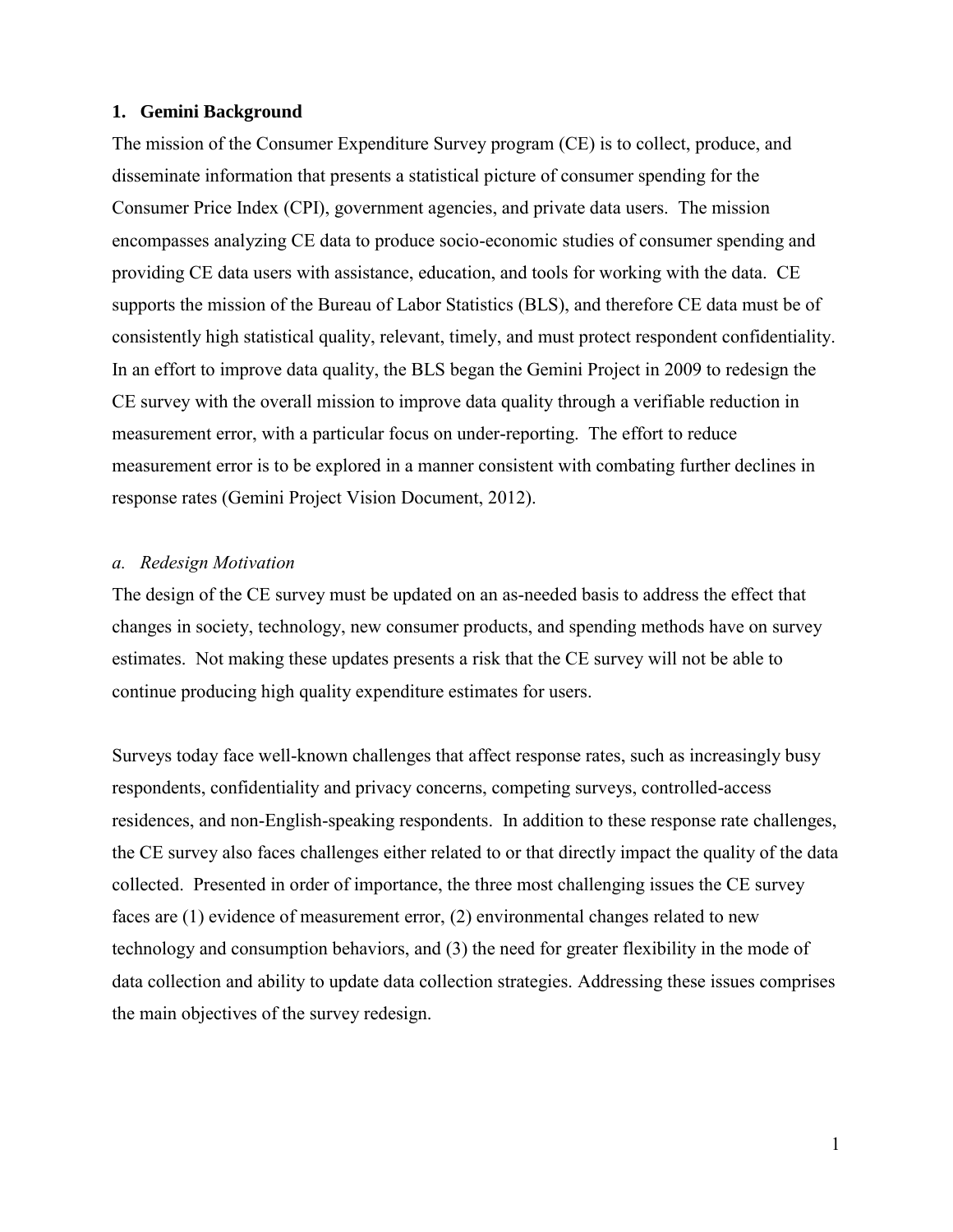#### <span id="page-5-0"></span>*b. Report Overview*

To address the challenges facing the CE, with this report the Gemini Design Team presents a redesign proposal that is expected to reduce measurement error, reflect currently available technology and consumer behaviors, and incorporate flexibility needed to regularly update data collection strategies and modes. The design team has reviewed, evaluated, and synthesized numerous reports including recommendations from the National Academies' Committee on National Statistics (CNSTAT) (Dillman and House, 2012) and Westat (Cantor, et. al, 2013), as well as several internal reports on defining data quality (Gonzalez, et. al., 2009) and the data users' needs (Henderson, et. al., 2010). The design team used input from these reports to develop a design that uses

*Through the use of (1) technology to encourage realtime data capture, (2) individual diaries to reduce proxy reporting, (3) shortened interview length and record use to improve data quality, and (4) incentives to address respondent motivation, the proposed design increases the CE's ability to collect high quality data, while maintaining current response rates and costs.*

technology to encourage real-time data capture, individual diaries to reduce proxy reporting, shortened interview length and record use to improve data quality, and incentives to address respondent motivation. The design team is confident the proposed design will increase the CE's ability to collect high quality data, while maintaining current response rates and costs.

## <span id="page-5-1"></span>*c. Redesign Evaluation*

CE will evaluate the success of the Gemini Project by the ability of the new survey design to meet the redesign objectives – that is, to (1) result in a quantifiable reduction in measurement error, (2) account for environmental changes, including changes in available technology and consumer spending behaviors, and (3) support a greater operational flexibility, including changes in data collection mode and in data collection strategies. Regarding the first objective, the CE has initiated the development of an ongoing data quality profile and a measurement error evaluation process to track changes in overall data quality and measurement error resulting from the redesign's implementation. The CE will evaluate the success of the second and third objectives by comparing the time necessary to incorporate specific data collection protocol changes before and after the redesign's implementation.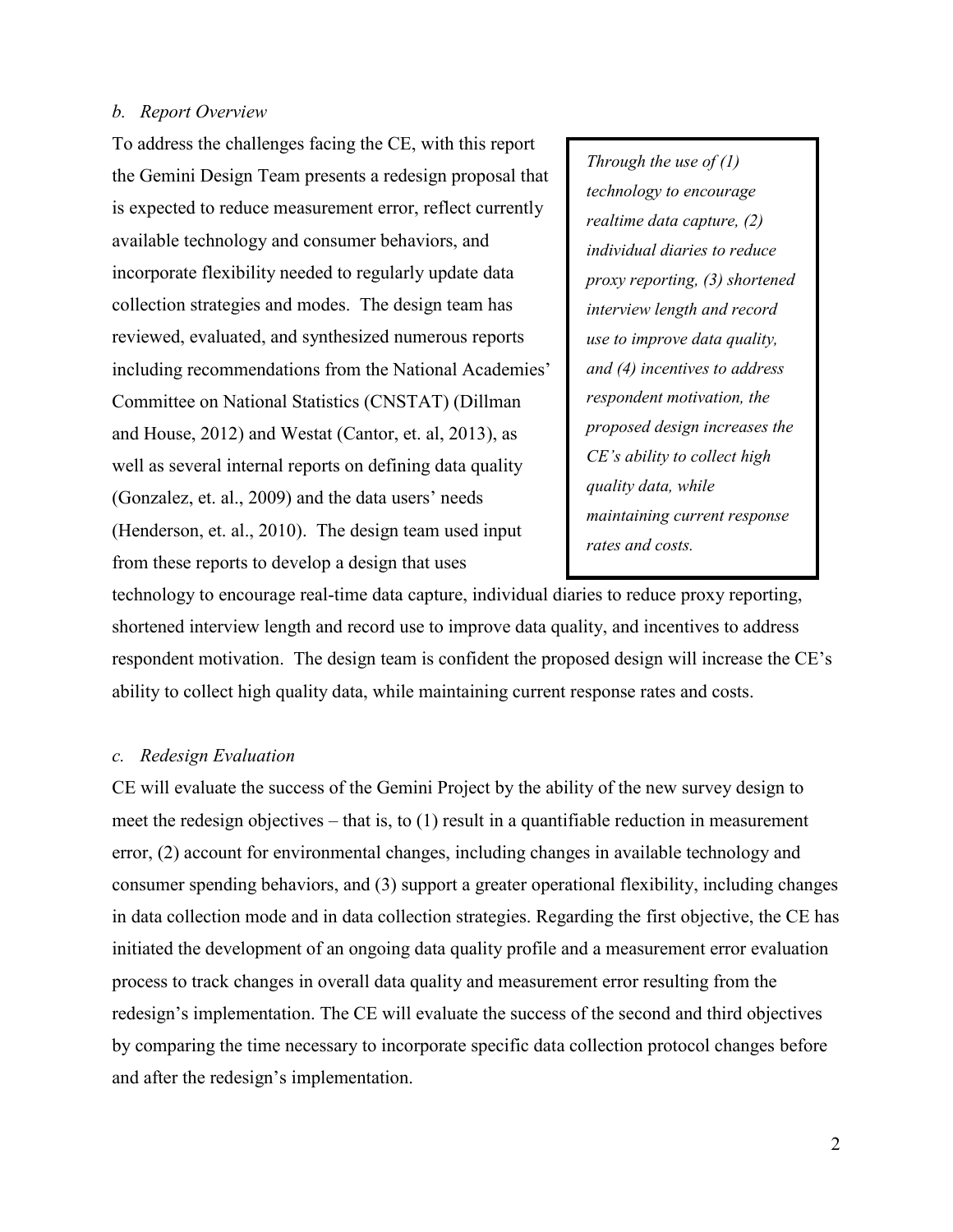The net analytic value of CE data for researchers and policymakers should also be maintained or improved, both for microeconomic and macroeconomic data users, while improving the overall quality of the data provided. It is also important that the design aims to be reasonably robust to future changes in societal and technological factors and variability in budgetary levels. The design team believes that the survey resulting from this redesign proposal will meet those objectives.

#### <span id="page-6-0"></span>*d. Redesign Process*

Since its inception in 2009, the Gemini Project has been managed by a project leader and steering team, with guidance from an executive management group. The Gemini Project includes three stages. Stage 1, which concludes with this report, focused on information gathering and synthesis leading to this redesign proposal. Stage 1 included developing a research project tracking system to make relevant existing research more easily accessible, defining data quality for CE, and coordinating a series of information gathering events (see Appendix 3 for complete list).

Stage 2 of the project will focus on developing a roadmap for testing, evaluation, development, and implementation of the redesign. As part of stage 2, BLS will conduct outreach to data users on the new proposed redesign with the goal of publicizing the proposals and mitigating any large impacts of the new design identified by current CE users. These efforts are expected to continue through 2013, with a final report summarizing the feedback obtained developed in early 2014. Stage 3 comprises the actual implementation of the redesign. It will include feasibility testing, evaluation, piloting, systems development, field staff training, and conducting a bridge test of the new survey (alongside the current survey). At this point, some of the details and intricacies of the design will be addressed as further research is conducted and implementation approaches. Stage 3 is expected to take 10 years to complete, relying heavily on the availability of funding. With a start date in 2014, full implementation of the redesign is expected in 2023.

#### <span id="page-6-1"></span>**2. Proposal Development Process**

The Gemini Design team compiled numerous reports and input to create a cohesive redesign proposal that would meet the needs of CE and the goals of the redesign project. Both internal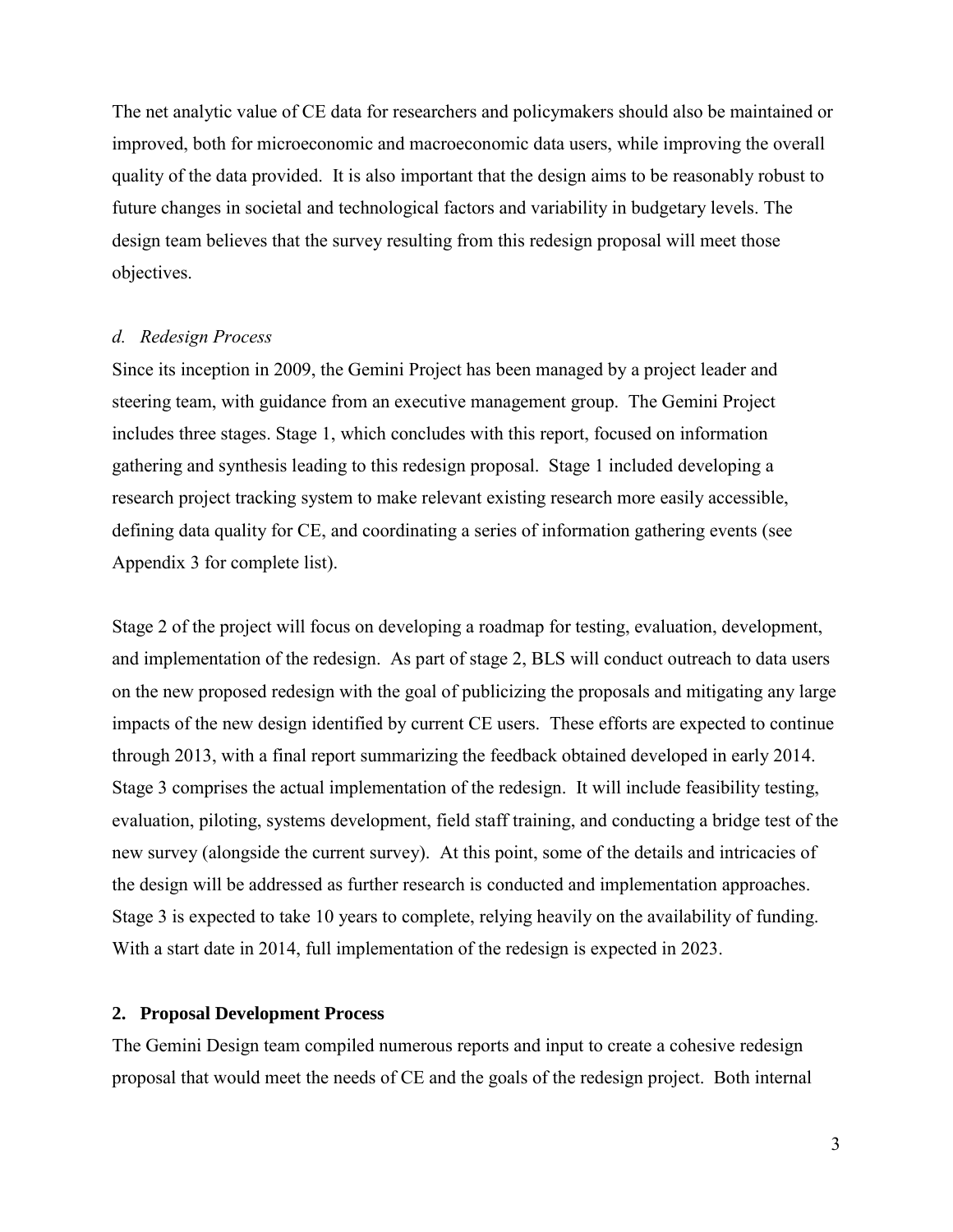and external inputs guided the decisions made and assisted in guiding the process of developing the design.

#### <span id="page-7-0"></span>*a. Internal Inputs*

During stage 1 of the Gemini Project, the Steering Team chartered subteams to research various topics and organize information to provide essential input for making redesign decisions. A Research Tracking System Team developed a database for tracking CE method research findings. A Data Quality Definition Team was formed to develop a definition of data quality to be used by the survey. The OPLC Requirements Team reconciled data requirements of

*The majority of the promising features identified from the CNSTAT report, Westat proposal, and internal CE survey review have been incorporated into this design proposal.*

internal BLS stakeholders (CPI, CE, and internal researchers) into one set of reconciled expenditure categories and data requirements. The first Gemini sampling team estimated sample sizes required for the CE Diary Survey (CED) and CE Quarterly Interview Survey (CEQ) based on the reconciled expenditure categories. The Gemini Technology Team reviewed the existing literature and made recommendations about the most promising technologies. The design team synthesized this information to develop a final redesign proposal.

In addition to the contributions from these teams, redesign ideas and feedback were solicited from BLS and Census staff. Regular meetings were held with the Gemini Steering Team and Gemini Executive Management Group where redesign ideas were shared. The design team also conducted a web survey to ask CE staff for their input on features to incorporate into the redesign. Field representative (FR) focus groups were conducted on the proposed design to solicit feedback from the interviewers. The design team considered all of these ideas and feedback when finalizing the proposed design.

#### <span id="page-7-1"></span>*b. External Inputs*

To complement the above listed internal initiatives, BLS recognized the need for external expertise in the redesign process. The Gemini Project hosted several events aimed at collecting information from external sources, survey producers, and experts for use during the redesign. These included a survey redesign panel discussion (January 2010), data capture technology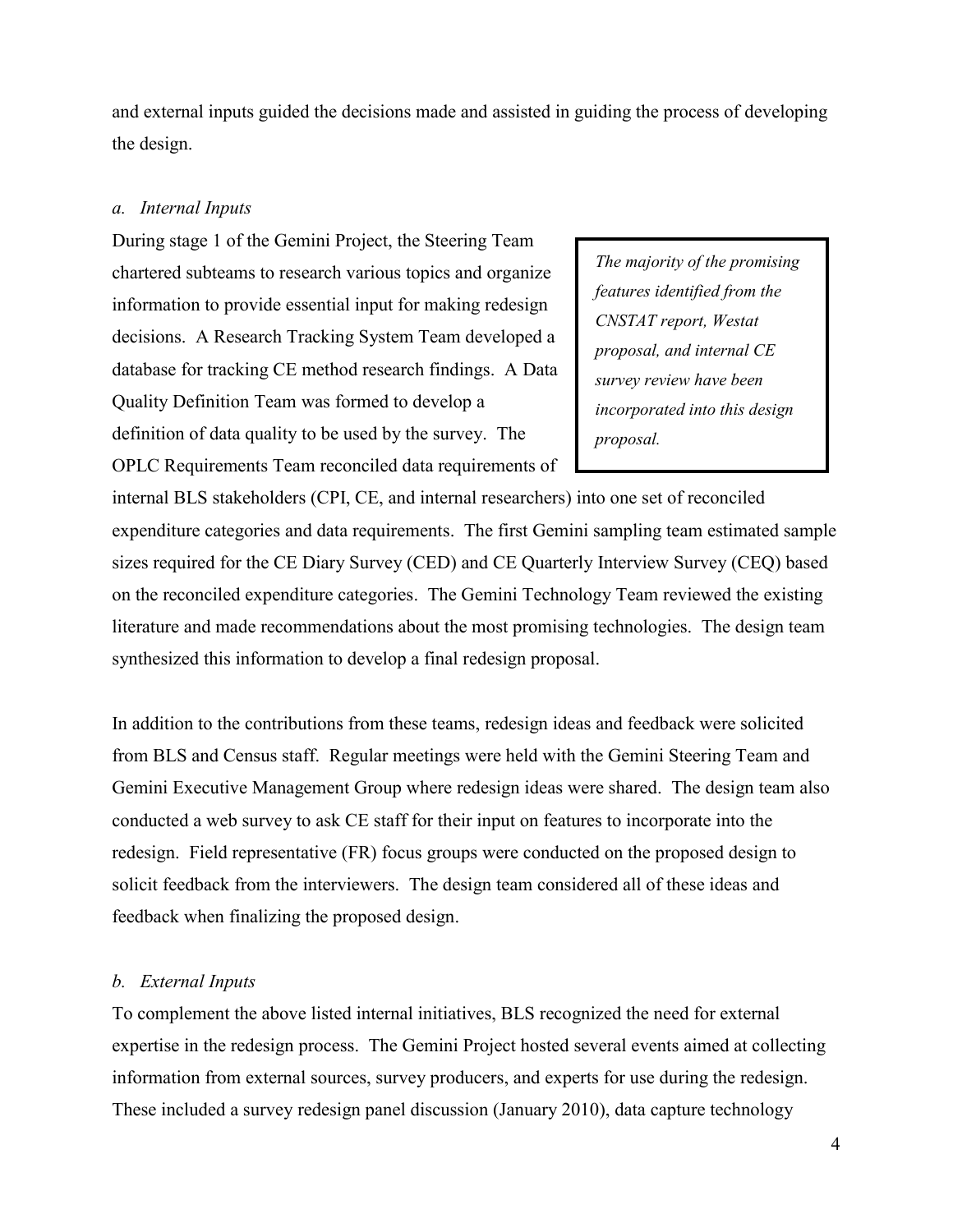forum (March 2010), respondent records panel discussion (May 2010), data user needs forum

(June 2010), and methods workshop (December 2010). Additionally, to obtain an independent perspective on the redesign, the Gemini Project contracted with two external groups to provide expert recommendations on the redesign proposal and research process.

The first contract was to the National Academies' Committee on National Statistics (CNSTAT), who convened an expert panel to collect additional information about the issues facing the CE and propose redesign options. The

*The CNSTAT report validates CE concerns about issues affecting survey data quality, affirms the need for a major redesign, provides expert recommendations for improving the survey, and establishes an imprimatur for CE's redesign plans.* 

panel consisted of experts from a variety of relevant fields, including survey methodology, statistics, psychology, economics, and public policy. The panel reviewed CE documentation and past research, hosted two events with external experts, including other household survey producers (June 2011) and survey methodologists with recommendations on redesign options (October 2011). CNSTAT also contracted with two external vendors to provide independent redesign proposals, which they used in conjunction with their expert opinion to create a report documenting three redesign options for the CE.

The output of the panel was a report that synthesized information gathered through the BLS data user needs forum, BLS methods workshop, CNSTAT household survey data producer workshop, CNSTAT CE redesign options workshop, and independent papers into comprehensive design recommendations. The panel was charged with presenting a "menu of comprehensive design options," rather than a single design, and the final report, "Measuring What We Spend: Toward a New Consumer Expenditure Survey" met the charge fully. The report validates CE concerns about issues affecting survey data quality, affirms the need for a major redesign, provides expert recommendations for improving the survey, and establishes an imprimatur for CE's redesign plans.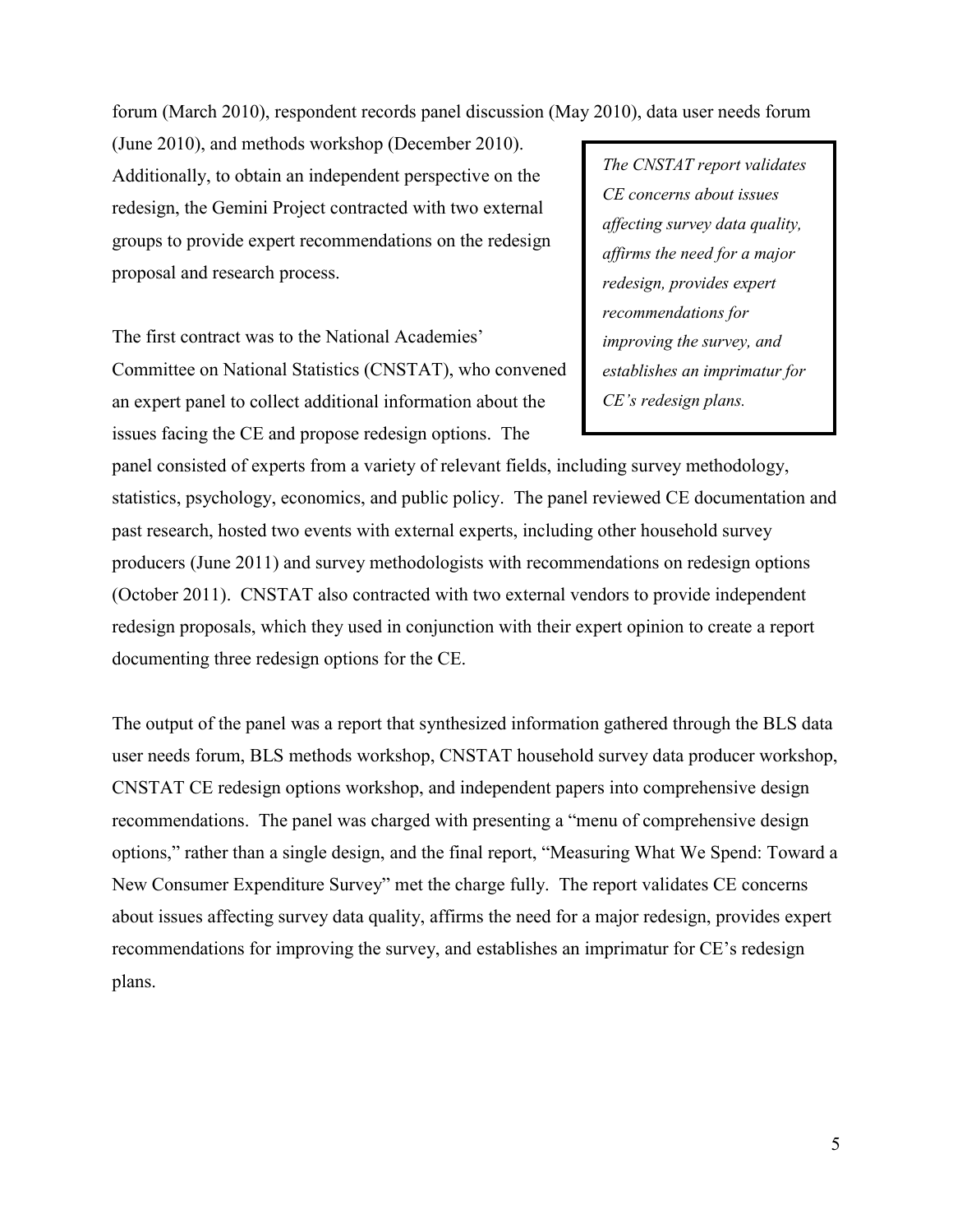The CNSTAT final report contained three individual redesign proposals, each with elements that could be incorporated as presented, or in different combinations (Dillman and House, 2012). Of the designs proposed, the Gemini Design team's proposal is most similar to "Design B," including features such as a single sample design, increased use of technology and records, and use of incentives. The design team used the CNSTAT report as a key input for the redesign proposal, as noted in footnotes throughout this report, and their careful evaluation of design options will be used throughout the next stage of the redesign process.

The second contract, for a second independent redesign proposal, was awarded to Westat, and utilized the primary methodologists who worked on the CNSTAT-commissioned proposals. The contract was for a single, cohesive, budget-neutral survey design addressing the key issues impacting CE data quality (underreporting, changes in technology and society, and flexibility of data collection mode). The contractors based their design on a careful review of the literature and past CE research as well as their own extensive experience in survey design. They also worked to build their current design on the feedback received from their original designs proposed to CNSTAT. BLS and Westat worked together to ensure the final proposal was realistic given a five-year development and testing schedule. The Gemini Design team's proposed design reflects the Westat design in many ways, as noted in footnotes throughout the report, including two waves of data collection, increased use of technology and records, individual diaries, reduced overlap in content between the diary and interview, and use of incentives.

In addition to the redesign proposal, Westat used budget figures from the Census Bureau along with their data collection experience to create a cost estimate for on-going data collection. Finally, they provided a plan to evaluate the design elements. The design development was iterative, with BLS providing feedback on options throughout the process. The output of this contract was three presentations (methodology, cost and evaluation, and a final comprehensive presentation) and a report detailing the proposed design, estimated budget, and evaluation plan (Cantor, Mathiowetz, Schneider and Edwards, forthcoming). The Gemini Process will use the Westat final report as a key input for the next stage of the redesign, as the research roadmap is developed.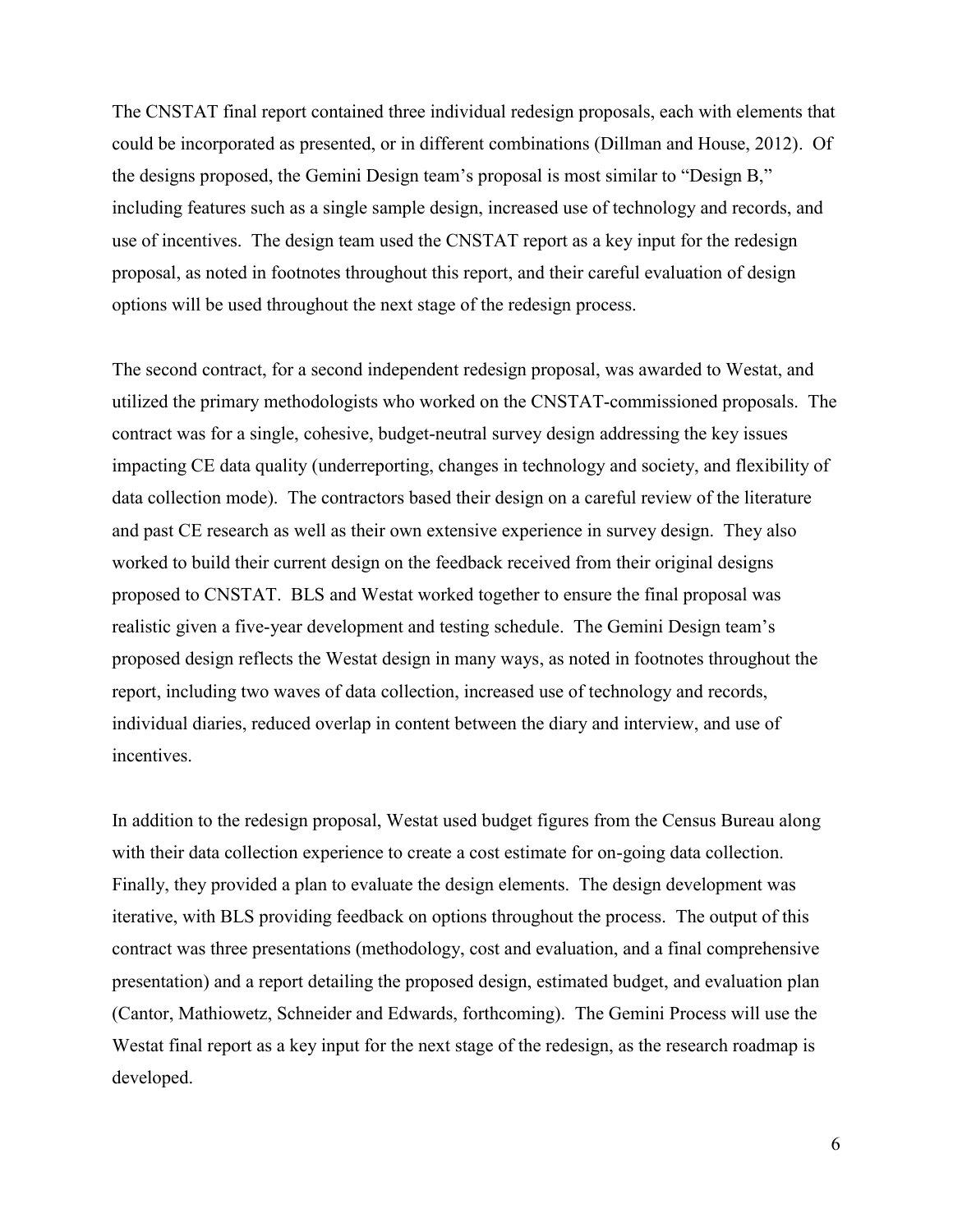#### <span id="page-10-0"></span>*c. Guiding Principles*

Borrowing the approach from CNSTAT, the Gemini Design team developed a set of principles to use when making decisions. These principles helped the team weigh various design features, and provided criteria to use when there was no obvious choice. The seven guiding principles were:

- 1. Keep it simple
- 2. Make sure the design works for all respondents (e.g., have technology options)
- 3. Increase flexibility in content, modes, and technology
- 4. Meet OPLC requirements
- 5. Reduce measurement error
- 6. Keep costs neutral
- 7. Have no negative effect on response rates

## <span id="page-10-1"></span>*d. Survey Requirements*

As noted above, one of the activities in the redesign was to define a set of minimum survey requirements that meet the needs of the CE, the CPI, and the Division of Price and Index Number Research program offices. The complete requirements can be found in the forthcoming "OPLC Requirements for the Consumer Expenditure Survey" report, to be available for download from the BLS website (Passero, et. al, 2013). The design detailed in this report meets all the requirements specified in the document. Specifically, the design will allow for annual expenditure estimates of total household spending at the aggregate level. It will capture the full list of expenditure and non-expenditure items needed from each consumer unit at the specified level of detail. At the CU level, the design will allow for 3 months of expenditure data collected at two points in time, a year apart, allowing for analysis of change. Additionally, the month of the expense will be collected to meet CPI requirements. Not all data required for all types of analyses are accommodated with the proposed redesign. For example, there is no provision for the additional data needed for poverty thresholds or for analysis of total yearly income and yearly expenditures from a single consumer unit.

Both CPI cost-weights and CE publication tables require all expenditure data for a given calendar quarter. For any given CU, Visit 1 (recall interview) and Visit 2 (records-based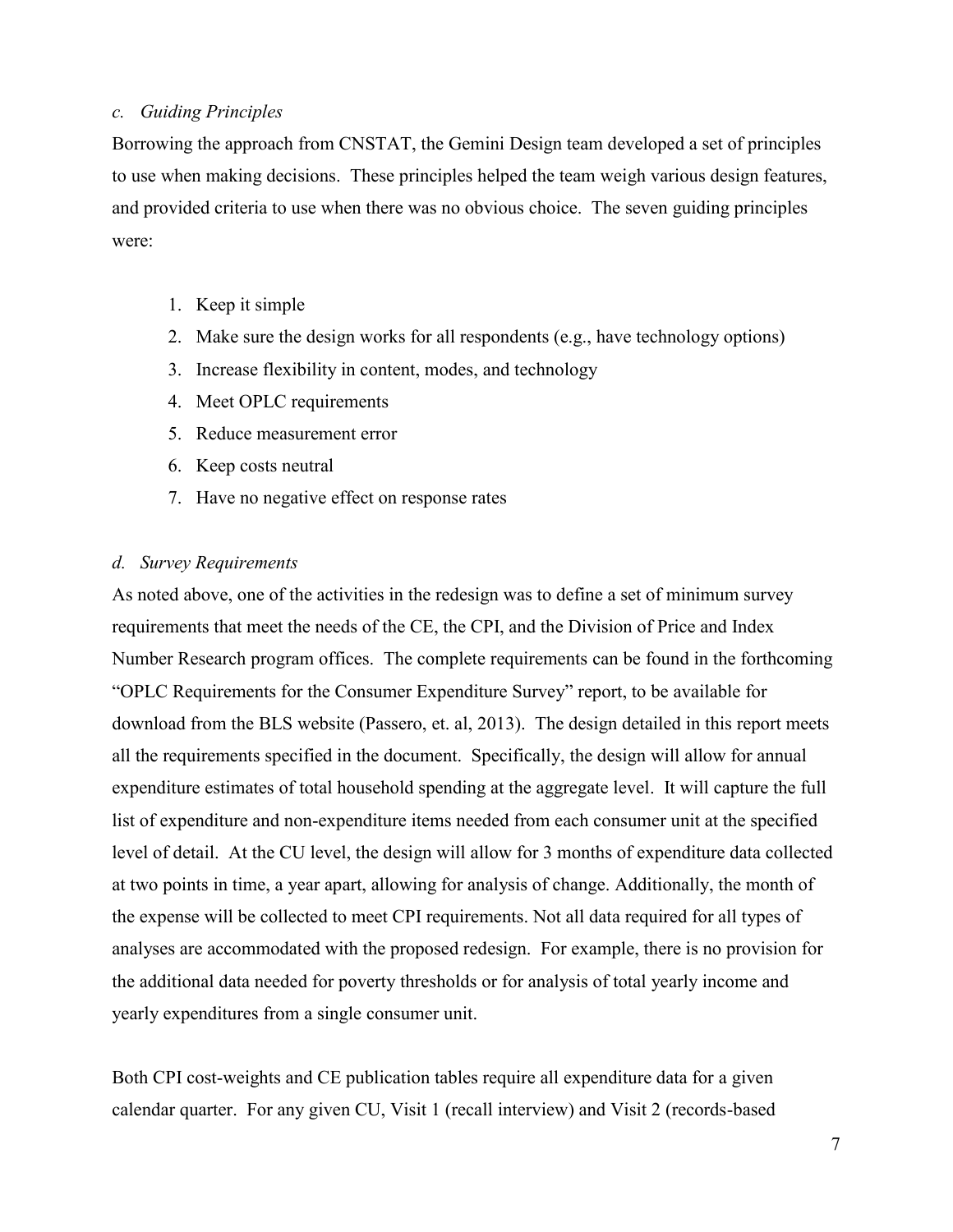interview) reflect expenditures for the three months prior to the interview, while the reporting diary expenditures reflect the current week. To obtain a complete picture of expenditures in the proposed design, data will be used from different CUs: Visit 1 and Visit 2 reports will be used from one set of CUs, while Diary expenditures will be used from a different set of CUs from the previous quarter, to match the same time period. In the example shown in table 1, CPI and CE Publications would use one month of February expenditures from the recall and records-based interviews conducted with CUs interviewed in March, April, and May, and one week of February expenditures from diaries completed in February (by different CUs).

Microdata users have different needs, requiring all expenditure categories from the same time period to come from a single CU. To do this, interview data for the past three months would be combined with global questions covering the diary expenditure categories (collected in the recall interview and covering the same past three month time period). This approach would provide a complete picture of spending for each CU for the past three months.

Looking back to table 1, focusing on CUs interviewed in April, microdata users would receive January, February, and March expenditure data from the recall interview, the records-based interview, and the global categories covering the diary expenditures. This would account for a total picture of spending, covering the past three months, from each CU. The global questions data could be augmented with diary data collected in the subsequent time period. Although the time periods would differ, microdata users would be able to take advantage of the additional detailed information, informing their use of the global questions data.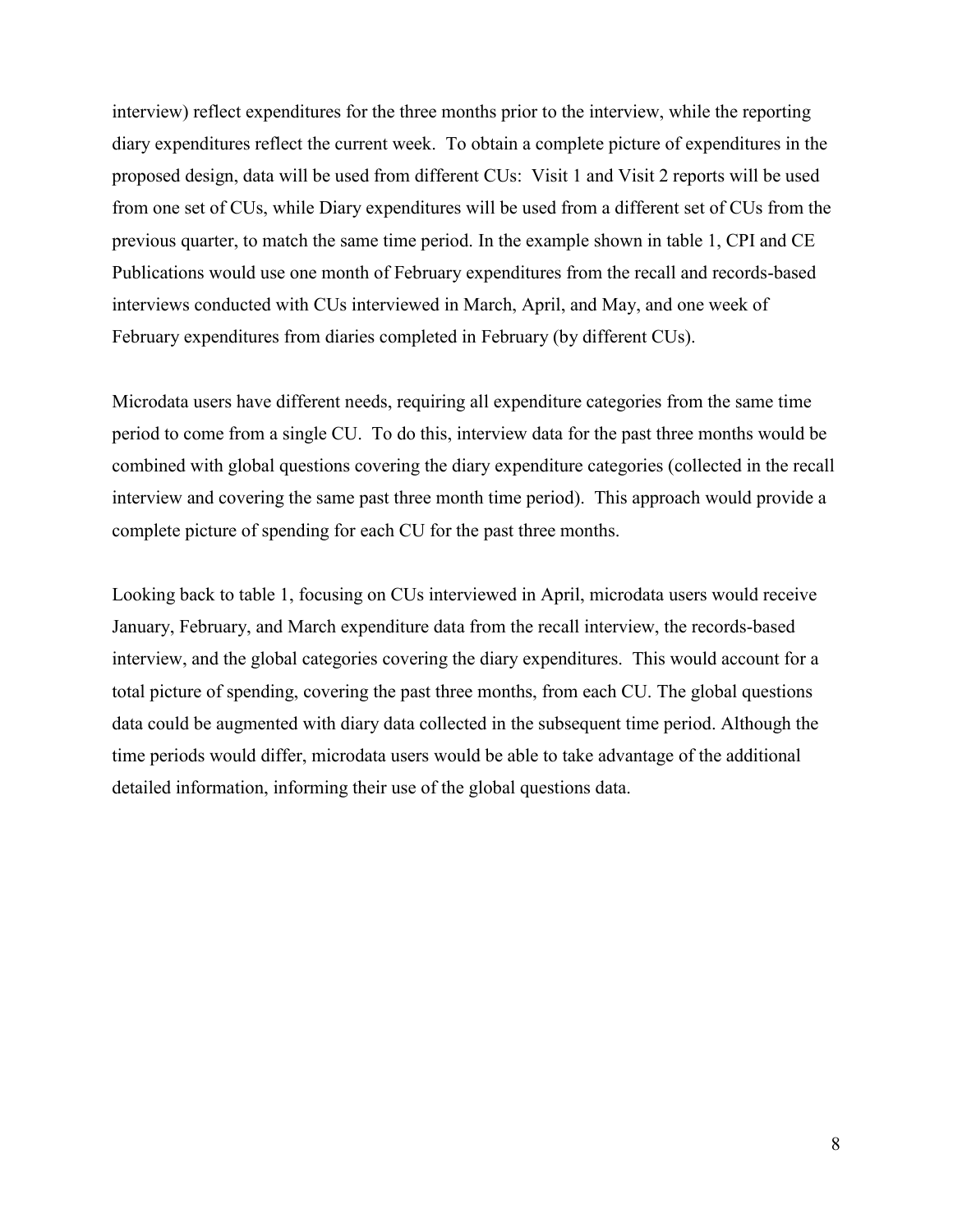|                                            | <b>Expenditures Occurring In</b> |         |         |         |       |
|--------------------------------------------|----------------------------------|---------|---------|---------|-------|
| <b>CUs Interviewed in</b>                  | Jan                              | Feb     | Mar     | Apr     | May   |
| January<br>$(Oct. - Dec$ reference period) | Diary                            |         |         |         |       |
| February                                   | Recall                           |         |         |         |       |
| (Nov. – Jan. reference period)             | Records                          | Diary   |         |         |       |
|                                            | Recall                           | Recall  |         |         |       |
| March<br>(Dec. -Feb. reference period)     | Records                          | Records |         |         |       |
|                                            |                                  |         | Diary   |         |       |
|                                            | Recall                           | Recall  | Recall  |         |       |
| April<br>(Jan. – Mar. reference period)    | Records                          | Records | Records |         |       |
|                                            |                                  |         |         | Diary   |       |
|                                            |                                  | Recall  | Recall  | Recall  |       |
| May<br>(Feb. – April reference period)     |                                  | Records | Records | Records |       |
|                                            |                                  |         |         |         | Diary |

Table1. Expenditure time period coverage based on Interview month

## <span id="page-12-0"></span>*e. Proposal Review*

As the design team developed this redesign proposal, continuous feedback was obtained from a variety of sources. The design team shared a preliminary draft of the redesign proposal with senior BLS and Census staff, and held several meetings with the Gemini Project executive

management team. Additionally, three focus groups were held with Census FRs to collect their reactions to the redesign proposal, and identify any elements they deemed not feasible in a production setting. Overall, reactions to the proposal were positive, with each stakeholder group agreeing that the design was promising and would likely collect higher quality data while maintaining response rates. In particular, the FRs had a positive reaction to the design. They found many features, such as incentives, having only two waves, and use of technology very exciting. While there were some questions and concerns

*Overall, reactions to preliminary drafts of the proposal have been positive, with stakeholder groups agreeing that the proposed design represents a positive step forward, and has the potential to obtain higher quality data while maintaining response rates.*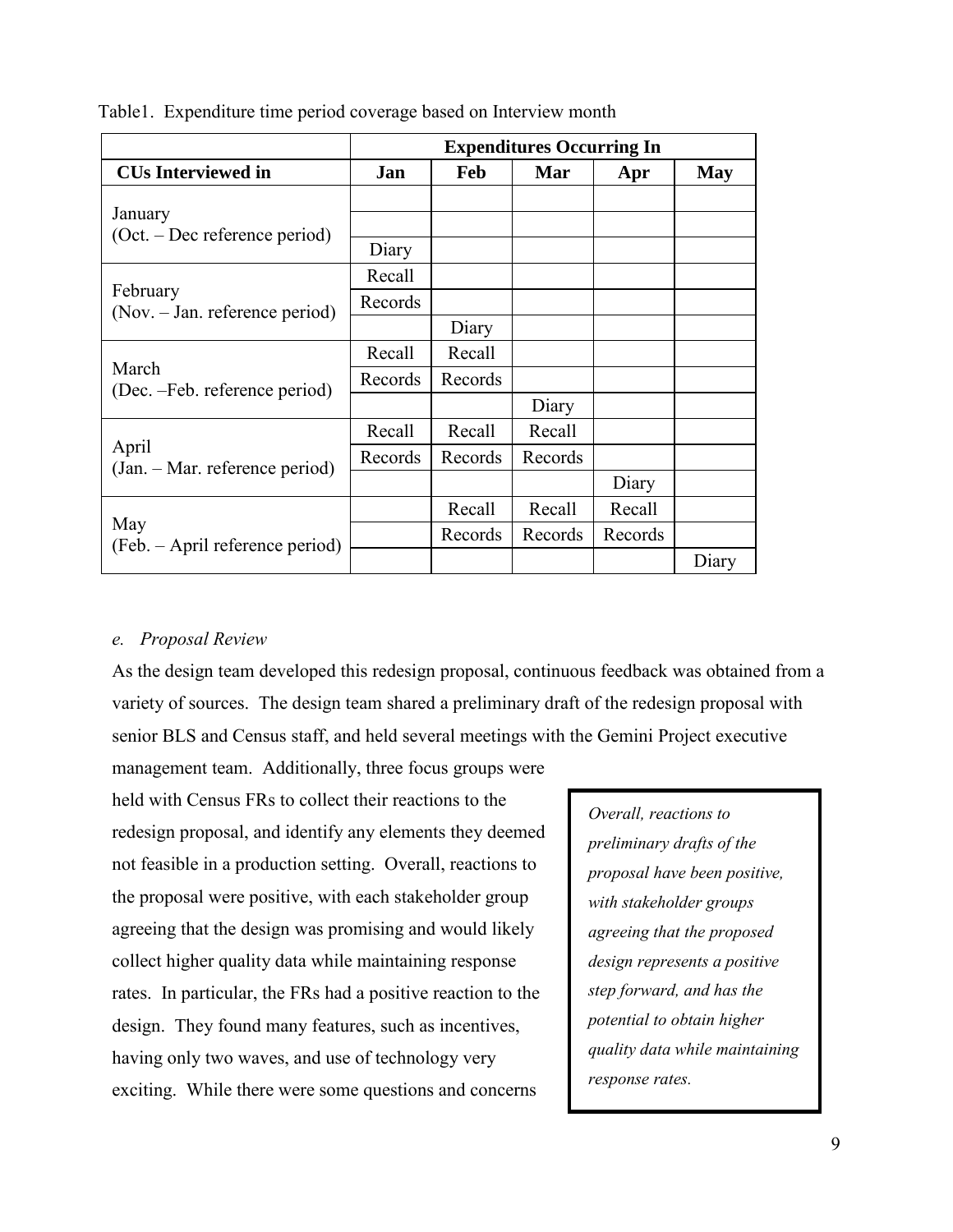about a few design elements, the design team did not consider any of the noted concerns as "show stoppers," and have considered changes to address those concerns (Edgar, 2013). With the completion of this report, the Gemini project will conduct several additional outreach events through 2013 aimed at sharing the redesign proposal and collecting feedback from other key stakeholders.

#### <span id="page-13-0"></span>**3. Proposed Design**

#### <span id="page-13-1"></span>*a. Design Overview*

As shown in figure 1, the proposed design calls for a single sample of consumer units<sup>2,3</sup> participating in two waves of data collection,<sup>4</sup> 12 months apart. Each wave is comprised of two visits with one CU respondent as well as a one-week<sup>5</sup> electronic diary<sup>6</sup> for every CU member 15 years old and older. A multi-mode survey leverages interviewer skills at collecting certain types of data and building a rapport with the respondent, while also relying on self-administration and proactive diary keeping to obtain other types of information. The two visits will be householdlevel interviews with reduced content that are shorter in length than the current CEQ, which the design team hopes will maximize survey cooperation.

## *Visit 1*

During the Visit 1 recall interview, the FR will collect the household roster and household-level expenditures that the CU respondent can reasonably recall using a Computer Assisted Personal Interview (CAPI) instrument. The CAPI instrument will allow either the CU respondent or the FR to modify the order in which expenditures are collected.

<sup>&</sup>lt;sup>2</sup> "All three [CNSTAT] prototypes ... feature ... a single sample." (Dillman and House, 2012, page 98)

<sup>&</sup>lt;sup>3</sup> "To meet the challenges of minimizing respondent burden while also providing data users with the ability to examine change within CUs, [Westat] recommend[s] using a single sample design that incorporates two waves of in-person interview data collection with a single week of diary maintenance after the first wave of CE interview data collection." (Cantor et al., 2013, pg. 6)

<sup>&</sup>lt;sup>4</sup> "By limiting the panel to two interviews, [the] proposed design reduces burden but also reduces the costs of the second interview (due to having already established rapport) as well as potentially improving reporting by either encouraging record maintenance between the first and second interview or encouraging collection of records prior to the second interview." (Cantor et al., 2013, pg. 10)

<sup>&</sup>lt;sup>5</sup> "A move to a single week rather than a two-week diary period is based on the limited empirical literature demonstrating a "fall off" in reporting as the length of the diary period increases." (Cantor et al., 2013, pg 19) <sup>6</sup> "Research in other data collection projects suggests that replacing paper-based data collection methods with electronic methods may potentially improve data quality." (Cantor et al., 2013, pg. 20)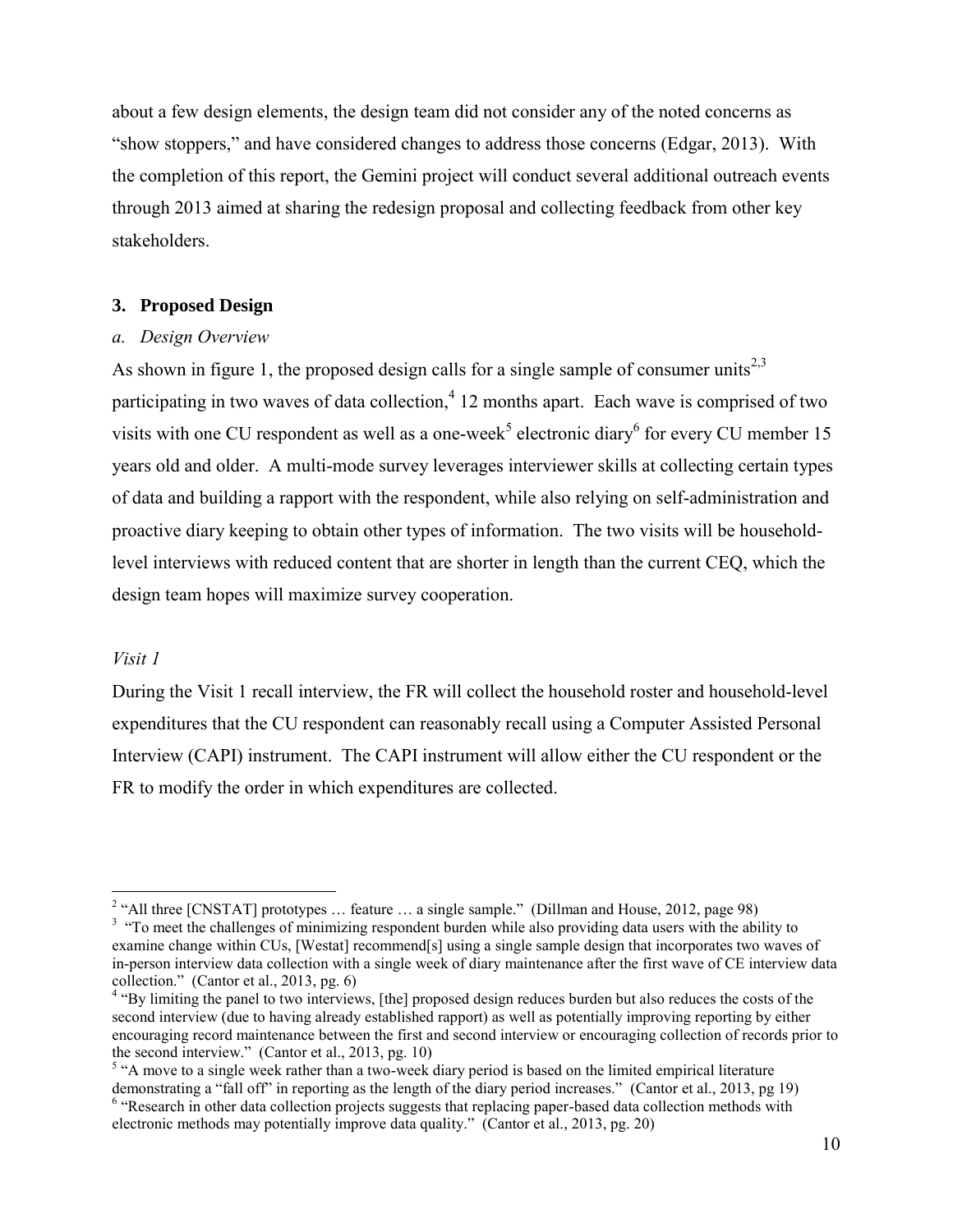All expenditure categories will have a three month reference period, collecting data for the three months prior to the interview month. Depending on the category, questions may ask about the previous quarter, with the month of purchase identified, or they may ask about each of three previous months individually. In addition to the expenditure categories captured during the recall interview, a select number of global questions covering all expenditure categories to be collected from the diary will be included. Global questions will ask respondents to report total spending at a higher level (e.g., clothing) than the more detailed questions likely to be included in the interviews (e.g., pants, shirts, shoes).

After conducting the recall interview, the FR will ask the respondent to collect records<sup>7,8</sup> for select expenditures (e.g., expenditures respondents typically do not accurately know, such as utilities) for the three months prior to the interview to be used in the Visit 2 records-based interview. Lastly, the FR will perform electronic diary training and placement with the CU respondent(s) to prepare for the expenditure diary task. The CU respondent will be expected to train the other CU members, if not present, on how to use the electronic diary. The entire Visit 1 interview is intended to average 45 minutes. Upon successfully completing Visit 1, the FR will give the CU respondent a \$20 incentive in the form of a debit card.

#### *Diary Week*

 $\overline{a}$ 

Beginning on the first day following the Visit 1 interview and continuing for seven days, all CU members 15 years of age and older will record their individual expenditures using an electronic diary. A \$20 individual incentive (in the form of a debit card) will be given to every CU member completing the one-week diary.

Respondents will be encouraged to use their own device to access the electronic diary form.<sup>9,10</sup> CU members without their own device will be given a basic mobile device (smartphone or

<sup>8</sup> "Encourage respondents to refer to records for the interview... The rationale for asking respondents to refer to records is simply that records are likely to contain precise, accurate information." (Cantor et al., 2013, pg. 17)

<sup>&</sup>lt;sup>7</sup> "The use of records is extremely important to reporting expenditures and income accurately. The use of records on the current CE is far less than optimal and varies across the population. A redesigned CE would need to include features that maximize the use of records where at all feasible…" (Dillman and House, 2012, pg. 6)

<sup>&</sup>lt;sup>9</sup> "[Westat] recommend[s] allowing respondents to use their own smart phones, tablets, laptop computers, or desktop computers to enter their expenditure data on the web-based diary." (Cantor et al., 2013, pg. 29)

<sup>&</sup>lt;sup>10</sup> "All three of the proposed designs recommend the use of a [mobile] device" (Dillman and House, 2012, pg. 150)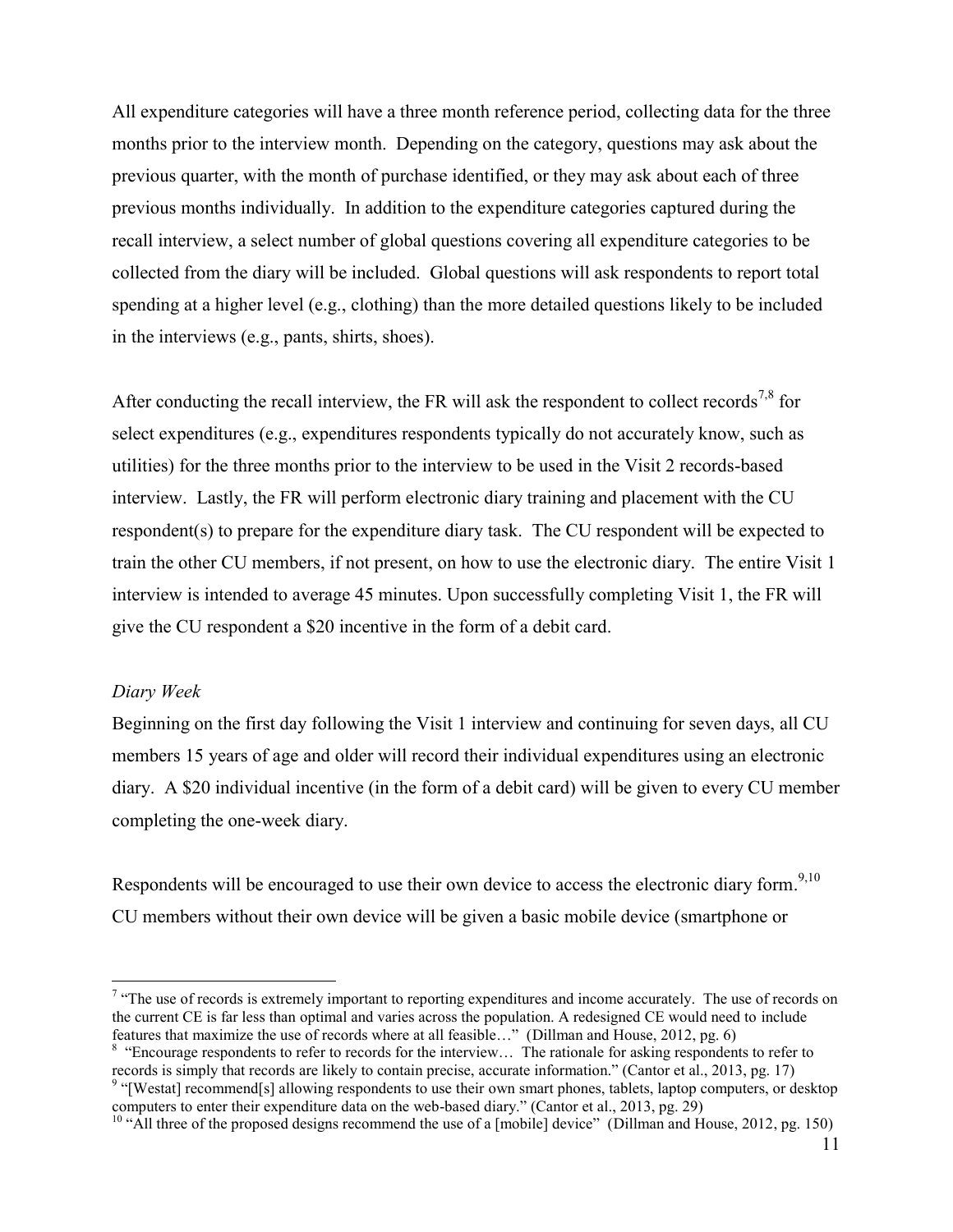tablet)<sup>11</sup> with the ability to connect to the internet to use for the duration of the diary reference week. At the Visit 2 interview, the devices would be picked up. Any CU member unable or unwilling to complete an electronic diary will be given a paper diary form. This multi-mode diary will allow respondents to use the technology most comfortable to them.

The respondents' electronic diary entries will be monitored during the reference week by Census headquarters or Regional Office staff,  $^{12}$  who will notify FRs of any issues the CU members are experiencing with the electronic diary. The FR will follow-up with the CU during the reference week to (1) recognize and further encourage those who are reporting expenditures to continue to do so, (2) encourage respondents who are not reporting their expenditures to begin to do so, and (3) address any issues that may be negatively affecting respondents' proper use of the diary. The FR will serve as the primary support contact for the respondents, and a centralized technology help desk will be available for any technical issues they cannot resolve.<sup>13</sup> Any technical issues will be logged with case information so the FR will be able view issues and see the resolution. Keeping track of technical issues will also allow for continuous improvement.

An advantage of individual diaries is that requiring all CU members to keep a one-week diary may stress the importance of the diary task, which may elevate the salience of the diary keeping activity, resulting in an increase in overall expenditure reporting and at the same time reducing the diary keeping burden on a single household respondent.<sup>14</sup> The need for every CU member to complete an individual diary could reduce response, but the individual incentives awarded for successful completion of the diary should counteract this risk.

 $\overline{a}$ 

 $11$  "Respondents can then use their own technology or borrow a [mobile] device to access the diary." (Cantor et al., 2013, pg. 5)

<sup>&</sup>lt;sup>12</sup> "The centralized facility would be able to monitor and intervene if households do not enter data regularly or if there is evidence of poor data quality." (Dillman and House, 2012, page 103)

 $<sup>13</sup>$  "The field representatives' role will still be important in directly collecting data, but their role [should] grow to</sup> also provide support in additional ways." (Dillman and House, 2012, pg. 92) and

<sup>&</sup>quot;The field representative's role changes radically…, from being the prime interviewer and data recorder to being the facilitator who encourages, trains, and monitors in support of the respondent's thoughtful and accurate data entry." (Dillman and House, 2012, pg. 104)

<sup>&</sup>lt;sup>14</sup> "A limited body of empirical research [e.g. Grootaert 1986; Edgar, et al. 2006] suggests that reducing reliance on a single CU reporter for the diary may improve reports of expenditures." (Cantor et al., 2013, pg 34)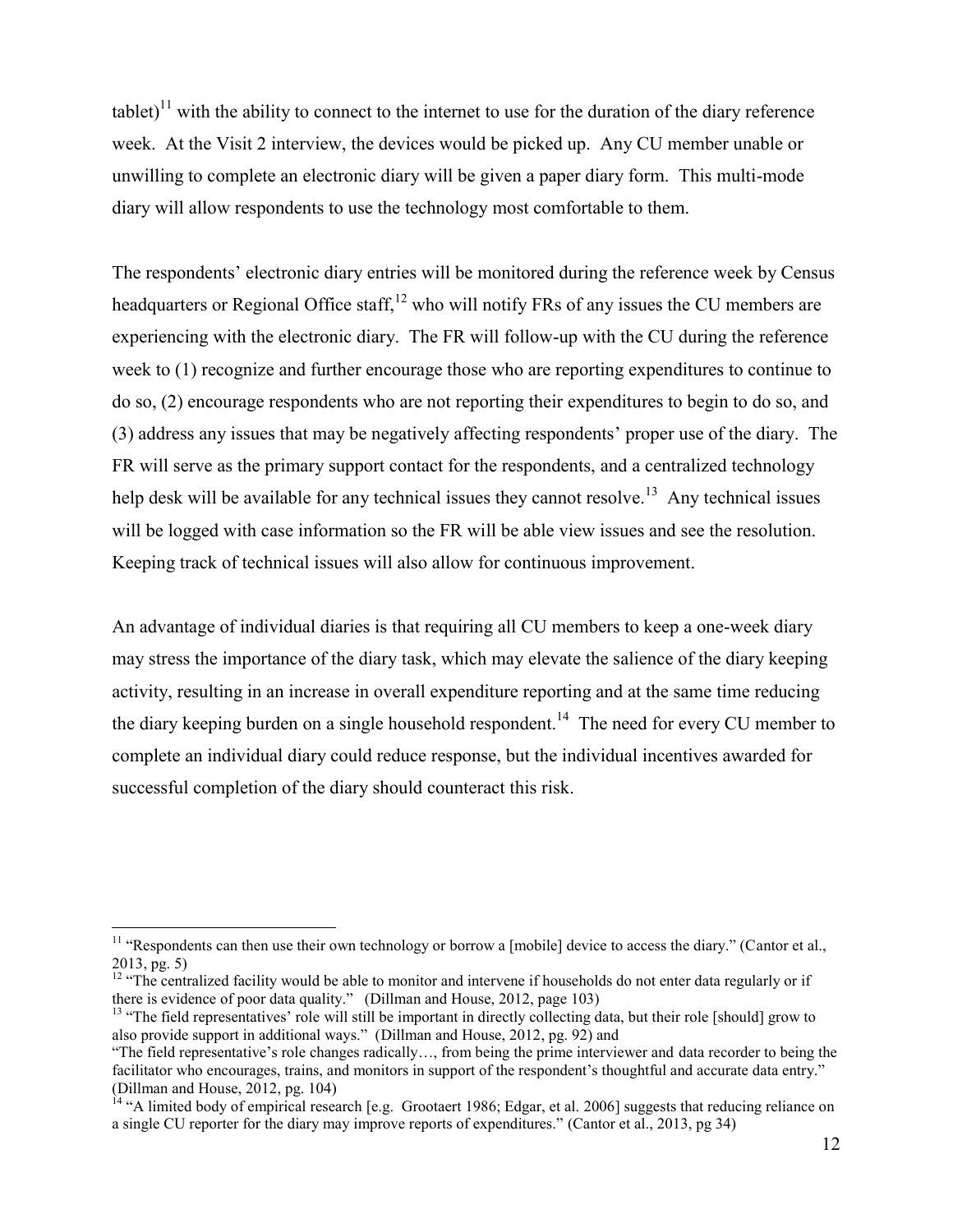## *Visit 2*

The Visit 2 interview will occur after the diary week is complete, one week after the Visit 1 interview. During the Visit 2 records-based interview, the FR will review the Diaries and check with the CU respondent to capture any additional expenses that were missed by members during the diary week. Then the FR will again use a CAPI instrument to collect expenditures that are best collected via the records that the respondent was asked to collect. The Visit 2 interview will collect the expenditures covering the three months prior to the Visit 1 interview month. Asking for specific records a week in advance should increase their use during this second interview, resulting in improved data quality. However, we recognize the task of gathering records may have the adverse effect of reducing response rates at Visit 2.

As with Visit 1, Visit 2 is intended to average 45 minutes, and the CU respondent or the FR can modify the order in which expenditures are collected. Also, as with Visit 1, a \$20 household debit card incentive is given upon successful completion of the CAPI interview unless the respondent used records to report expenditure amounts; in which case the incentive is increased to \$30.<sup>15</sup>

## *Wave 2*

 $\overline{a}$ 

Twelve months later, each CU will repeat the full process. The second wave of data collection will follow the same structure as the first, with a Visit 1 recall interview, individual one-week diaries, and a Visit 2 records-based interview. The incentive structure will also remain the same with \$2 cash included in the advance letter, a \$20 debit card given after Visit 1, a \$20 debit card for each member who completes the diary, and a \$20 or \$30 debit card after Visit 2.

When compared to the status quo, a clear advantage of a design comprised of only two waves (each 12 months apart) is a reduction in overall household level burden; however, after a year, there is a risk of losing the rapport that was developed by the FR during the first wave. To help offset this, the CU household will be sent a "Respondent Engagement" mailing following the first wave to help maintain rapport and encourage their participation in the second wave of data collection. These mailings are envisioned to be a postcard or e-mail thanking them for their

<sup>&</sup>lt;sup>15</sup> The criteria by which the respondent will qualify for the increased incentive will be explained in advance of the interview.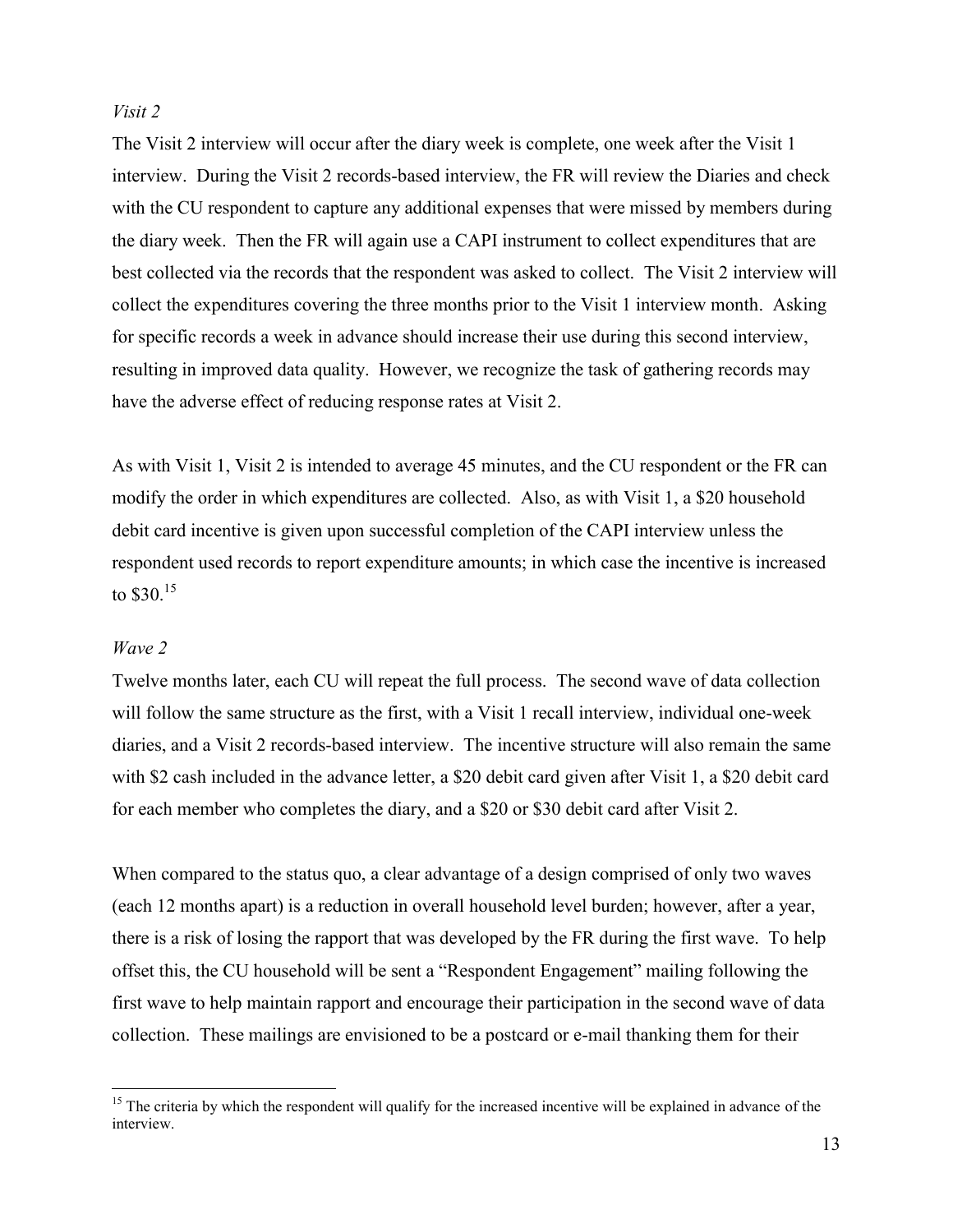participation, reiterating the importance of their participation, and reminding them of the next wave.

#### *Incentives*

 $\overline{a}$ 

Each wave begins with an advance mailing that describes the survey and explains the importance of their participation (similar to the CE current design's Wave 1 advance letters). The letter will also include a token \$2 cash incentive and information about the promised incentives for successfully completing the household interview and diary components.<sup>16,17</sup>

The incentives will be individual-level and performance-based.<sup>18</sup> A single household CU respondent receives \$20 for completing the Visit 1 recall interview and \$20 or \$30 for the completion of the Visit 2 records-based interview, depending on whether or not records were used. Each CU member, including the household CU respondent, will receive \$20 for successfully completing the one-week diary. All momentary incentives are repeated for Wave 2, and the final incentive is a non-monetary "Respondent Experience" brochure package, awarded after the second wave of data collection.

After the second wave is completed, a non-monetary "Respondent Experience" incentive will be mailed within one week to the CU household respondent. This brochure package will contain a personalized graph showing the household's Wave 1 expenditures compared to national averages, and an information sheet listing helpful government websites.

<sup>&</sup>lt;sup>16</sup> "Another key element of the prototypes is the use of incentives to motivate respondents to complete data collection and provide accurate data. The panel recommends an appropriate incentive program be a fundamental part of the future CE program." (Dillman and House, 2012, pg. 10)

<sup>&</sup>lt;sup>17</sup> "Incorporate incentives at all stages of the CE data collection – prepaid small incentives in the advance letter, for the CE interview respondent, and for every diarist in the CU. Utilize incentives to both improve response rates and motivate reporting." (Cantor et al., 2013, pg. 36)

<sup>&</sup>lt;sup>18</sup> The debit card will be given at the start of the task and the pin provided at the successful completion of the task.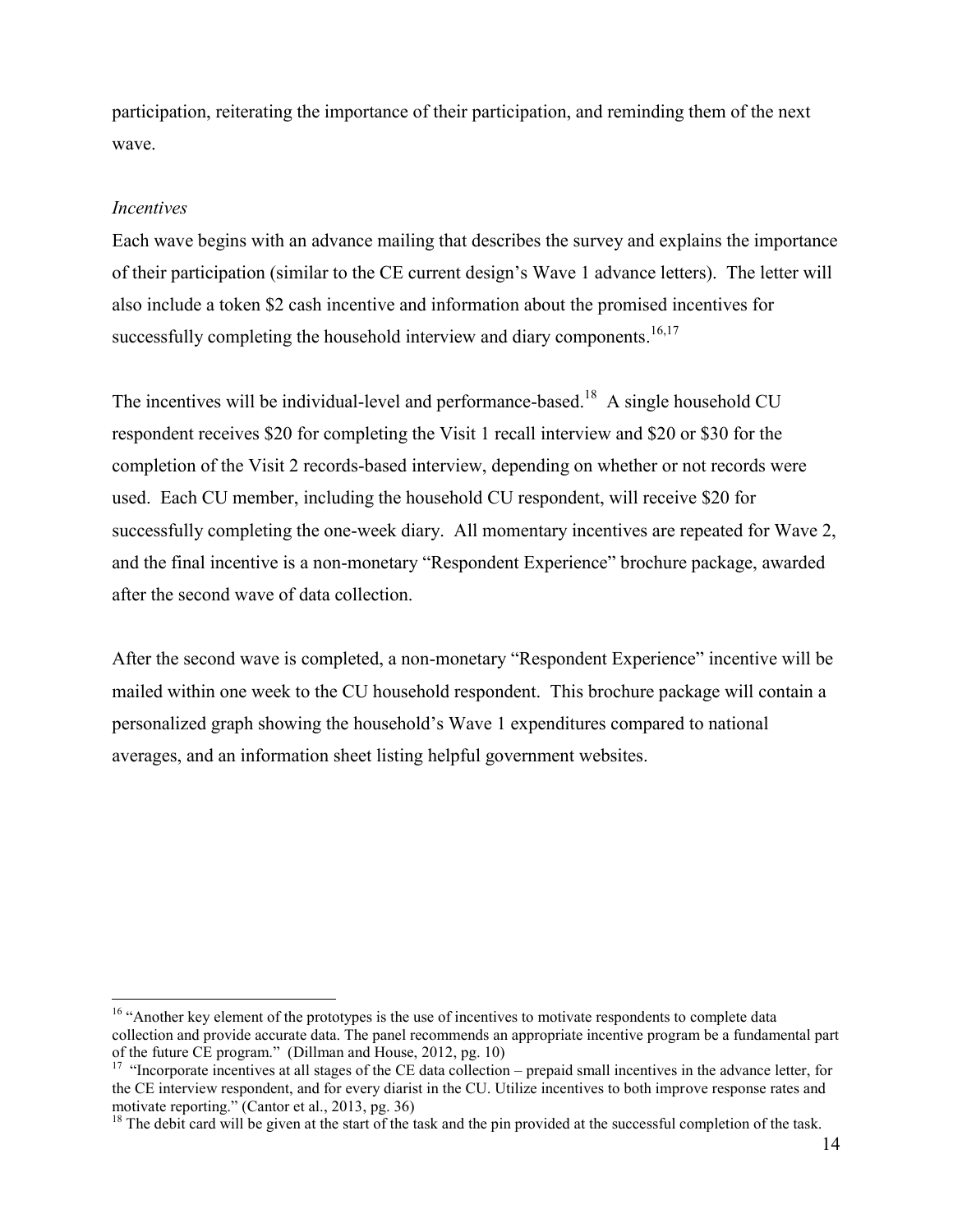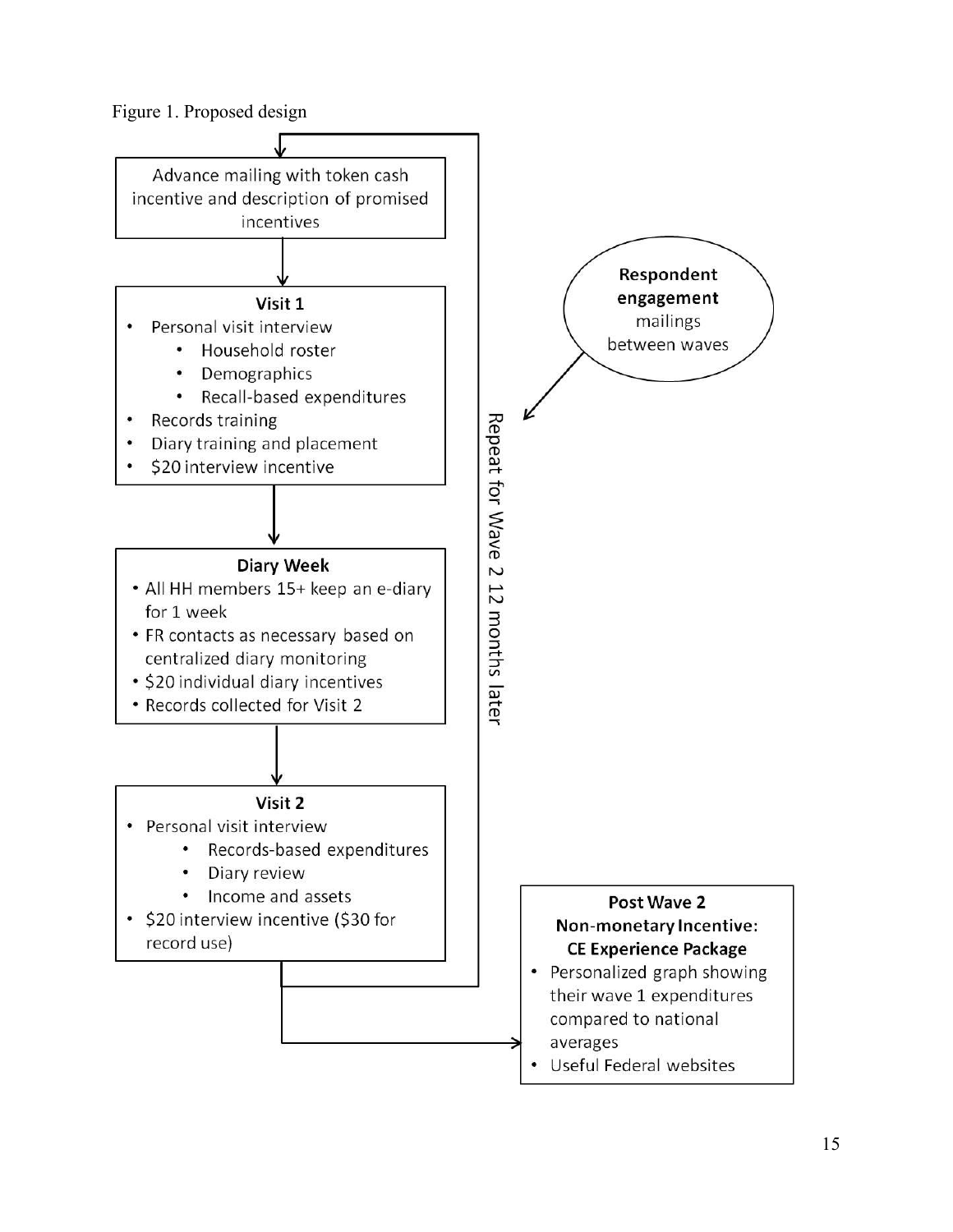#### <span id="page-19-0"></span>*b. Survey Content*

 $\overline{a}$ 

To address the OPLC data requirements, the design team reviewed the full list of required expenditure and non-expenditure data elements and determined which were best collected via recall, records, or a diary.<sup>19</sup> The design team identified 36 expenditure categories to be collected via recall during the first in-person interview, 68 categories to be collected in the diary, and the remaining 36 categories to be collected via records during the second in-person interview. These designations will be tested and evaluated to ensure the correct collection method is selected. Consult appendix 1 for the full list of 140 expenditure and non-expenditure categories classified by data collection approach.<sup>20</sup>

Although the design team has proposed a data collection approach for each required element, the team acknowledges additional work will be needed before finalizing the approach used to collect each data element. Research will also need to address the level of aggregation at which each question should be asked in order to collect data comprehensive of the required categories.

For example, the category for education expenses may be asked as a single question: *What did your household spend on education expenses in the past X months*?

or as multiple questions: *In the past X months, what did your household spend on … college tuition? on tutoring and test preparation? on educational books and supplies?* 

The level of aggregation required to collect some expenditure categories may result in some lower-level questions collected in the recall interview and some in the records-based interview, spreading the category across both surveys.

The guidelines the design team used to make the decision on the best data collection approach for each expenditure category follows:

<sup>&</sup>lt;sup>19</sup> "Both [recall and records interviewing] have real drawbacks, and a new design will need to draw from the best (or least problematic) aspects of both methods." (Dillman and House, 2012, pg. 4)

<sup>&</sup>lt;sup>20</sup> Appendix 1 is based on an initial list, dated October 31, 2012 of reconciled expenditure categories. The exact survey content will be based on research using the final list of expenditure categories provided in the OPLC Requirements Document (Passero et al., 2013).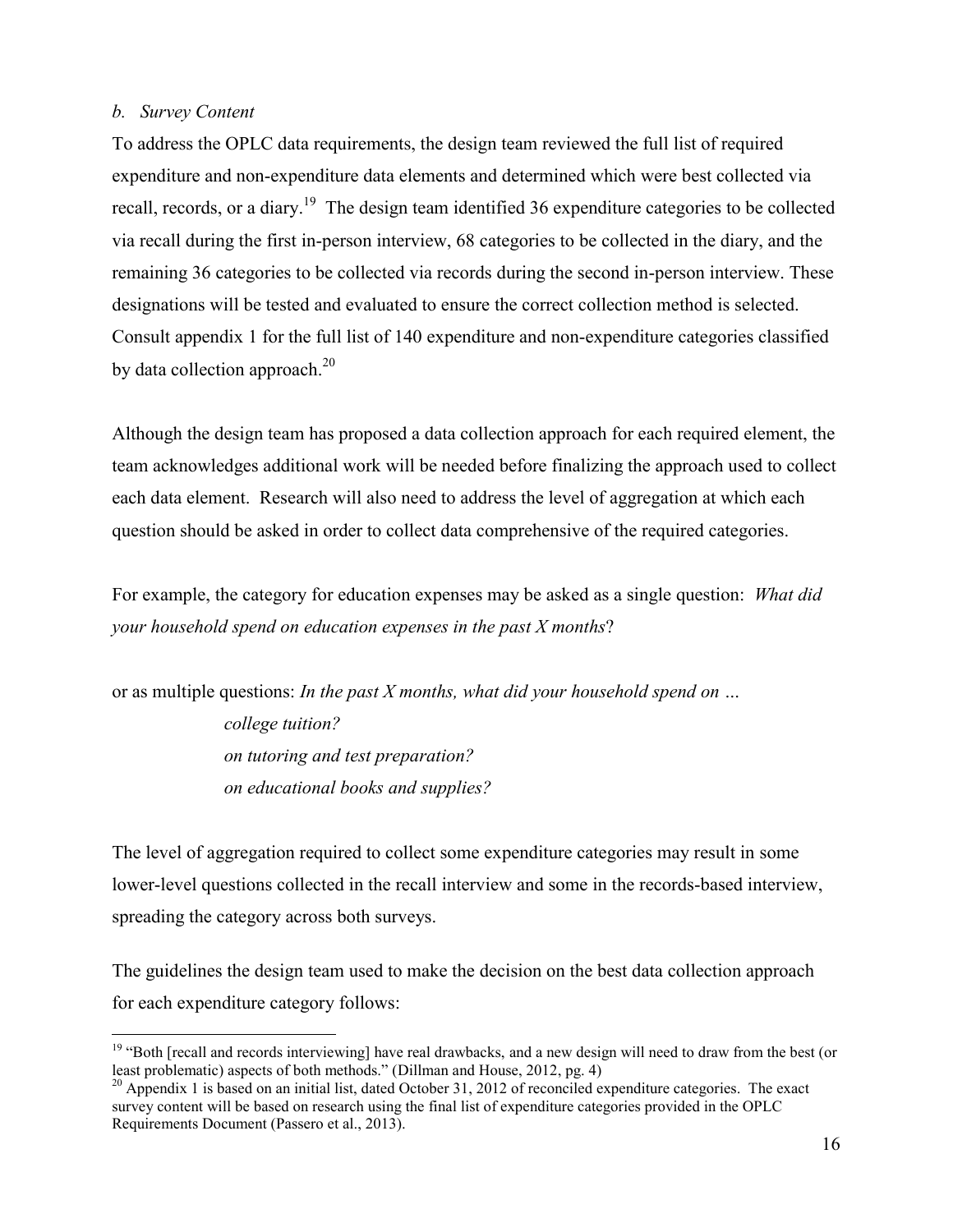Visit 1 Recall Interview

- $\bullet$  Big ticket items that can be easily recalled (e.g., vehicles, major appliances)
- Items that respondents would be able to report for other household members  $(e.g.,)$ college tuition, catered affairs)
- Infrequent purchases not likely to be collected with sufficient sample size in a oneweek diary (e.g., professional medical services)
- Average survey duration of 45 minutes

# Diary

- Small, frequent expenses not easily recalled (e.g., food)
- $\bullet$  Items that people may be more willing to report privately (e.g., alcohol, tobacco)
- Items an individual proxy respondent would not know for all household members (e.g., recreational goods)

Visit 2 Records-Based Interview

- Items that respondents likely do not accurately know but could easily obtain from records (e.g., payroll deductions, mortgage interest and charges)
- Items that respondents may know but may be more accurately reported using records (e.g., electricity, water, sewer, and trash collection)
- Average survey duration of 45 minutes

# <span id="page-20-0"></span>*c. Data Collection Methodology*

To collect the data described above, a variety of methods will be used. CAPI instruments will be created for the Visit 1 and Visit 2 interviews. They will be developed to maximize flexibility; interviewers will be able to move through the expenditure sections in the order that best suits the respondents (e.g., in order of the records they have available, in order of respondent interest).

Recognizing that keeping a diary is a burdensome task, this design attempts to overcome that challenge with reducing the reporting task from two weeks to one week, including incentives and simplifying the reporting process as much as possible. The reporting tasks will be divided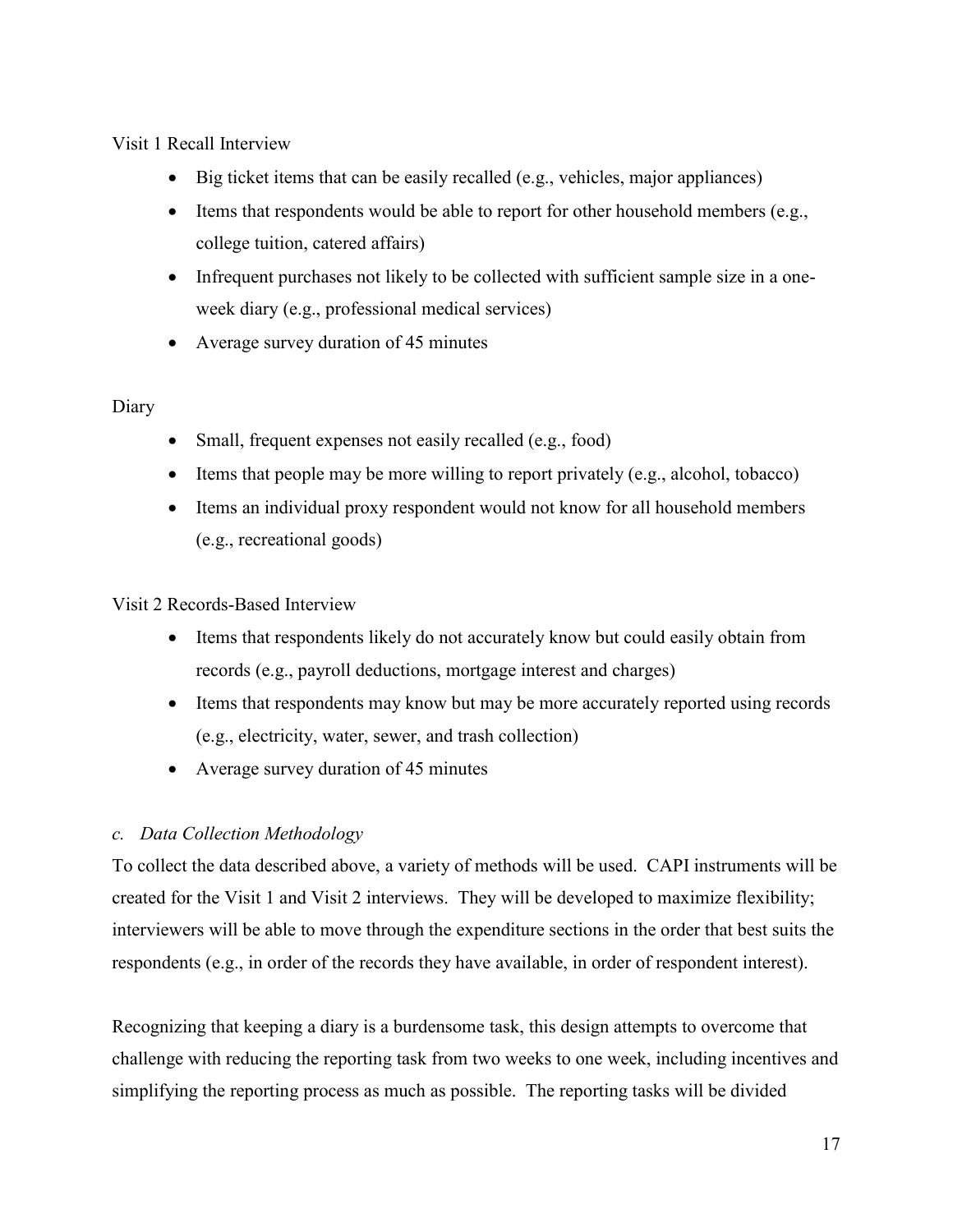among the individual household members, minimizing the burden for any one respondent. Using a mobile-optimized web diary for the individual diaries will make data entry by respondents simpler. The electronic diary will be designed with a new simplified format (open-ended to capture all expenditures) and will be accessible from multiple points (i.e., personal computer, personal mobile device, or government-provided mobile device). This should help respondents enter expenditures in real time, as purchases are made. To capture data and create records in the diary, respondents will be encouraged to make use of available device functionality such as cameras, receipt scanners, bar code scanners, or handwriting-to-text software. An additional benefit to web-based collection is the ability to monitor results in real time, allowing the FRs to target CUs that need encouragement or assistance in reporting expenditures.

#### <span id="page-21-0"></span>*d. Sample Design and Proposed Sample Size*

As mentioned above, the proposed design calls for a single rolling sample of CUs participating in two waves of data collection. The proposed design also calls for the same sample size across all expenditure categories with every household receiving the same survey content. An advantage of this design is that it will be straightforward to program and implement.

The CE sample size requirement states that CE must be able to produce "reliable annual estimates for the required level of expenditure detail both nationally and for standard one-way tables currently produced" (Passero, et. al, 2013). To identify the minimum sample size needed to meet this requirement, the design team worked with CE Statistical Methods Division (SMD) staff. The criterion was for the smallest published subpopulation<sup>21</sup> a coefficient of variation<sup>22</sup> (CV) of less than 25 percent was expected to be obtained for a majority of the expenditure categories intended for publication.

Using three years of CE integrated data from 2009 – 2011 and combinations of existing expenditure categories, simulations were run to identify the percent of reconciled expenditure categories that met the 25-percent CV threshold at various sample sizes (see figure 2).

 $\overline{a}$ 

 $21$  The Asian subpopulation

 $22$  For this analysis, the CV was calculated by dividing the standard error by the mean.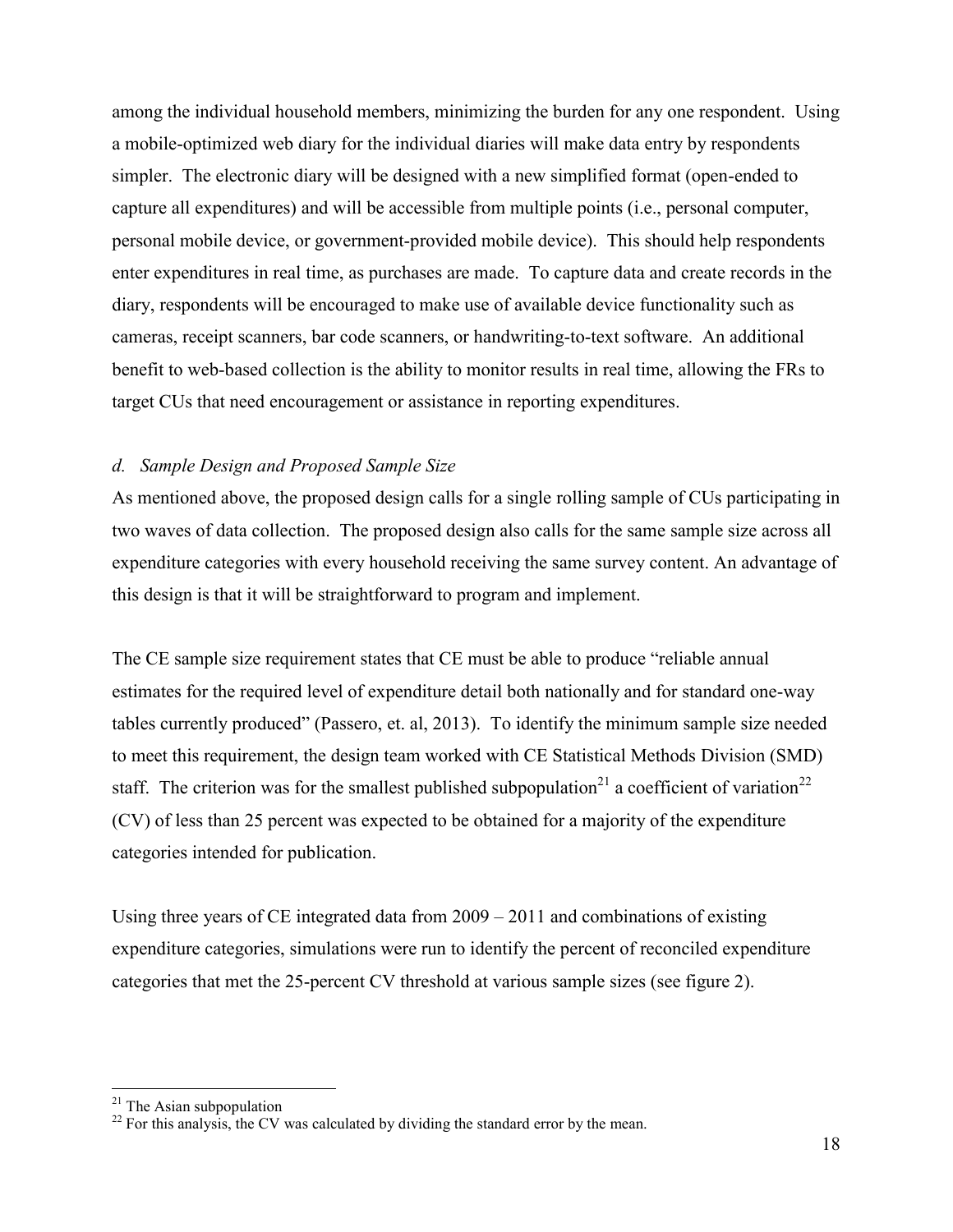



The design team evaluated the findings and recommends a sample size of 28,000 completed cases per year. That is the point where additional cases do not significantly increase the number of categories meeting the threshold. It is also important to note that even with a much larger sample size than recommended, e.g. 42,000, more than double the current production sample size, there are a number of categories which do not meet the required threshold. This mimics the current production design, in which a number of collected expenditure categories do not meet a 25-percent CV threshold.

The CPI has independent sample size requirements, also documented in the OPLC Requirements Document (Passero, et. al, 2013). They require the sample size be sufficient to "produce reliable" monthly expenditure estimates as needed for the C-CPI-U" and "allow the CPI to replace its cost weights every two years for national and sub-national indexes."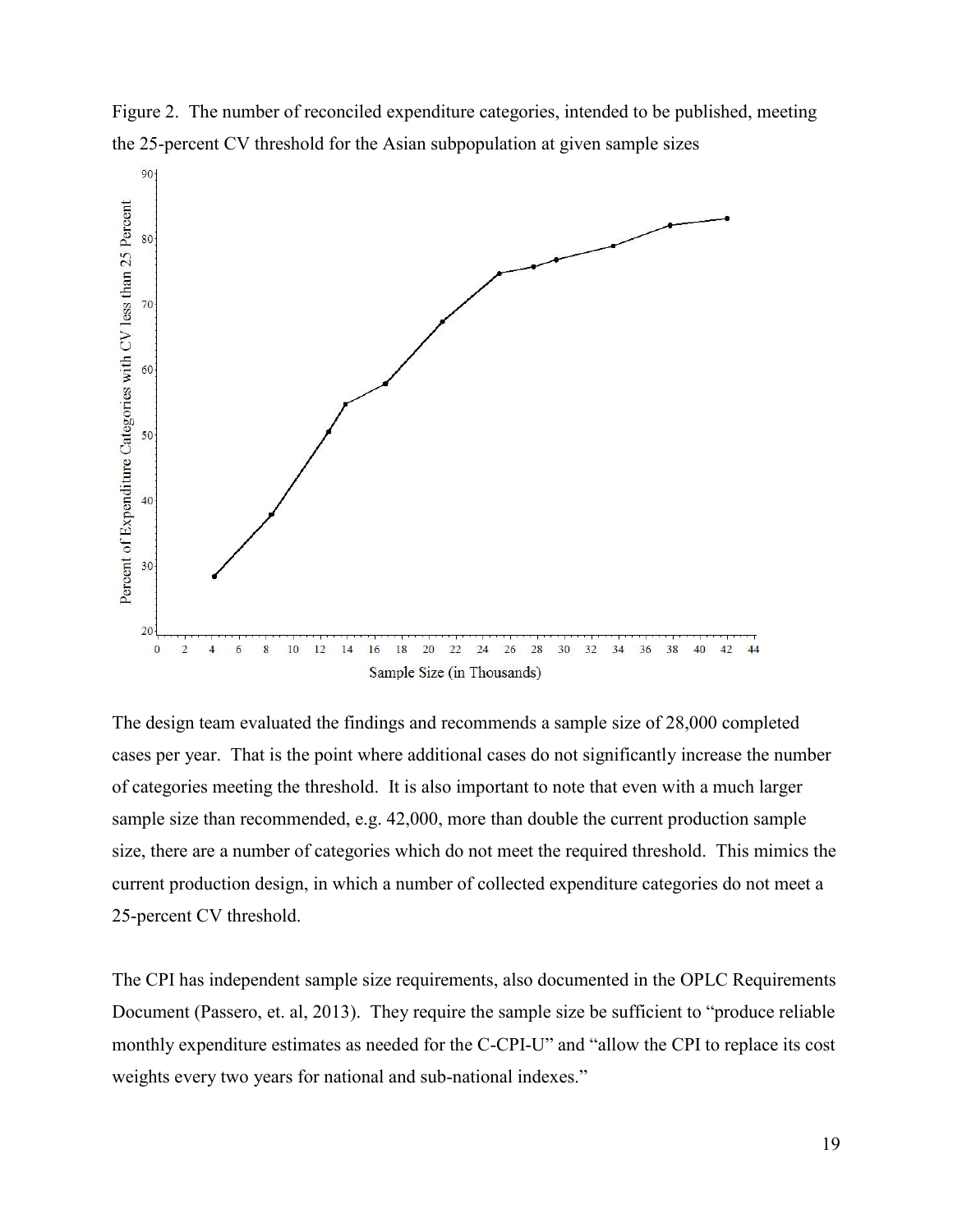Work is ongoing to identify the minimum sample sizes needed to meet the CPI requirements. When available, the CE required sample size and CPI required sample size will be reconciled, likely using the larger of the two to ensure all requirements are met. The final sample size is expected to be in the range of the current sample size, which means: (1) as is currently the case, the desired level of accuracy may not be reached for some expenditure categories; and (2) also as with the current sample, there may be a larger sample size than needed for some expenditure categories.

#### <span id="page-23-0"></span>*e. Expected Cost*

The start-up costs of the redesigned survey should be reasonable because of the use of currently available technology, a straightforward design, and the Census Bureau having done previous development work that can be leveraged (e.g., the American Community Survey web-based data collection instrument). As for ongoing costs, there are some elements of the proposed design that will increase costs, while other elements will decrease cost. For example, the increased use of technology will likely result in new costs (e.g., technology help desk for respondents) and the individual diaries may increase processing costs (adding a new requirement to integrate the individual diaries); however, there should be overall cost savings from the use of a single sample with fewer waves as well as a reduction in the keying of diary data.

The use of monetary incentives will be expensive (with a maximum of \$132 per wave for a fourperson household), but research suggests (Lavrakas, 2008) that incentives will reduce the cost of the first contact. Further, the use of a debit card (with pin given when respondent successfully completes the interview or diary) may result in cost savings from any un-cashed cards.

In a January 18, 2013 email to the Census Bureau, the design team provided an overview of the basic design, including the chart in figure 1 and requested a cost estimate for the proposal. The overall survey and sample design, amount and structure of incentives, survey mode, expected response rate (70 percent), and technology (basic smartphone with wireless technology) were provided. For cost estimation purposes, a sample size of 35,000 was specified. The Census Bureau estimate for ongoing data collection of this design was in line with current production costs, meeting one of the goals of the redesign.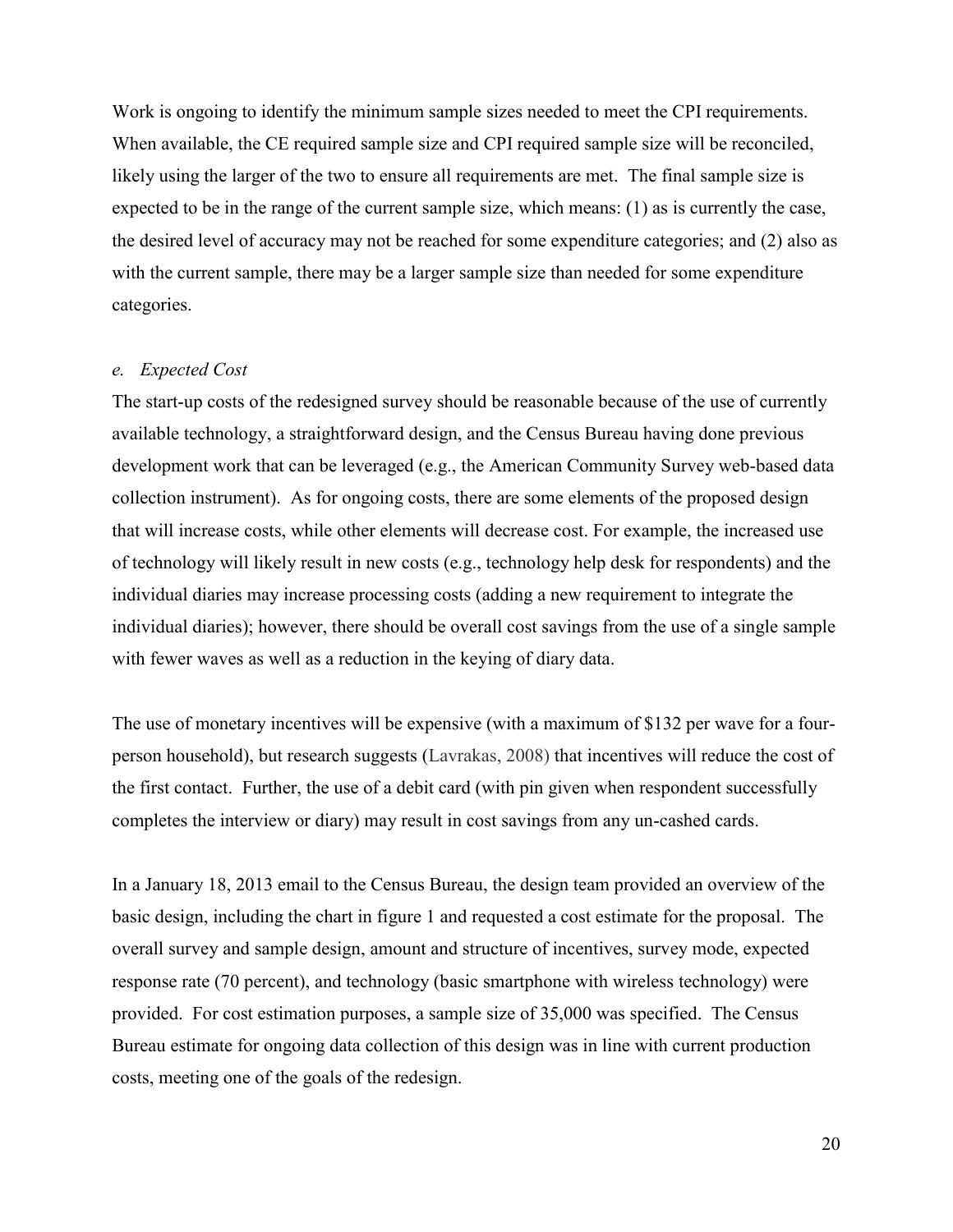Additionally, as part of their contract, Westat estimated costs for conducting a survey with very similar design and sample size, and also concluded that the ongoing collection cost would be in line with current production costs (Cantor, et. al., forthcoming 2013).

## <span id="page-24-0"></span>*f. Future Decisions*

There remain a number of design decisions that have not yet been addressed, most due to the need for additional information or research. The following topics will need to be addressed during the redesign research development process as more information becomes available:

- i. *Mobile diary device application type*: Whether to use a mobile-optimized web survey or a native application (app). For the purposes of this report, a native app is being defined as a local application designed to run on a specific device, versus a web application that is run within a browser. The advantages of a mobile-optimized web option over a native app includes ease of version maintenance, reduced respondent security concerns, respondent access without installing, and access on a desktop computer. The advantages of using a native app over a mobile-optimized web option include a more consistent appearance, offline access, and greater speed.
- ii. *Use of records as data input*: Explore options to use an app or other software to capture and code information directly from records and input that information into the diary and/or interview. Interviewers could then identify missing or unclear data elements and interview only on those as needed in Visit 2.
- iii. *Acceptance of annotated grocery receipts*: Explore issues associated with allowing respondents to provide grocery receipts in lieu of recording those expenses in the diary.
- iv. *Incentive amounts and structure*: The current Census protocol and logistical issues associated with individual-level and performance-based incentives should be explored. Additionally, the effectiveness of all planned incentives will be evaluated.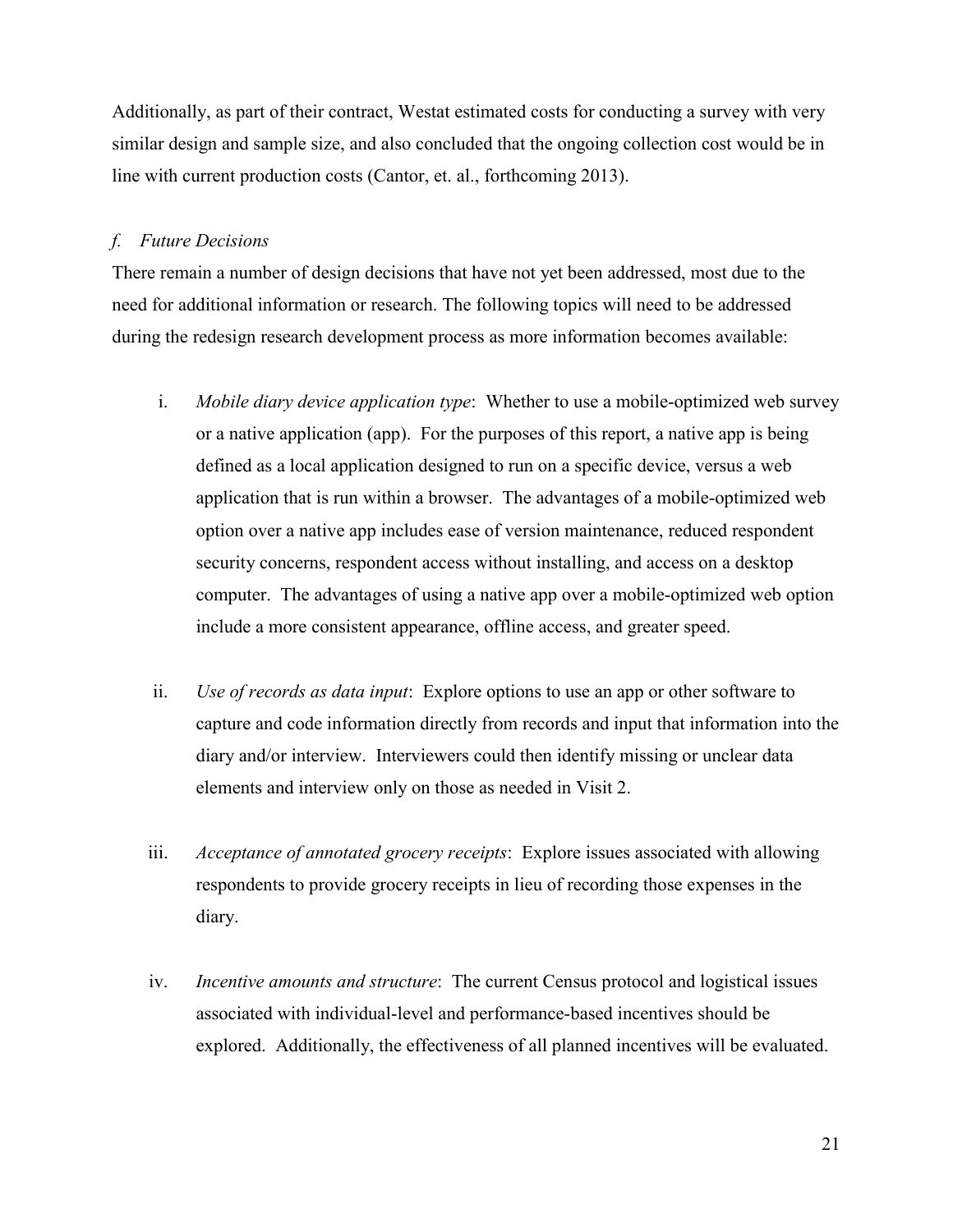- v. *Exact survey content*: The division of content between the recall interview, recordsbased interview, and diary needs to be developed. This also includes the use of global questions, focus of the diary and householder versus individual diaries.
- vi. *Government provided technology:* The goal of providing government technology is to increase the number of respondents using the electronic diary, to improve data quality, and to reduce data entry costs. During the development period, the percent of respondents without their own access to the internet will be weighed against the cost of providing technology and any other risks or logistical issues to determine the benefit of providing technology in lieu of simply using a paper diary for respondents without internet access.
- vii. *Length of Visit 1 and Visit 2:* As the survey content and field procedures (e.g., diary placement, use of records) are finalized, the amount of time an interviewer is with the respondent in each visit will be estimated. The goal is to have each visit average 45 minutes. Careful evaluation of task length will have to be done.
- viii. *Respondent Experience mailing:* The current proposal recommends sending the Respondent Experience brochure after Wave 2. The advantage of this timing is the confidence that the mailing does not change respondents' spending behavior, and ensures the Wave 1 data have been processed and can be included in the mailing. The disadvantage is that the promise of the brochure is likely to be less effective in combating Wave 2 attrition than the actual material would be.
- ix. *Collection of outlet information:* Explore collecting information required for the CPI's Telephone Point of Purchase Survey (TPOPS) in the CE. For example, the TPOPS requires outlet (i.e. store) name, location, and price. This information could potentially be collected from records and receipts during the Visit 2 records-based interview, and/or via the diary.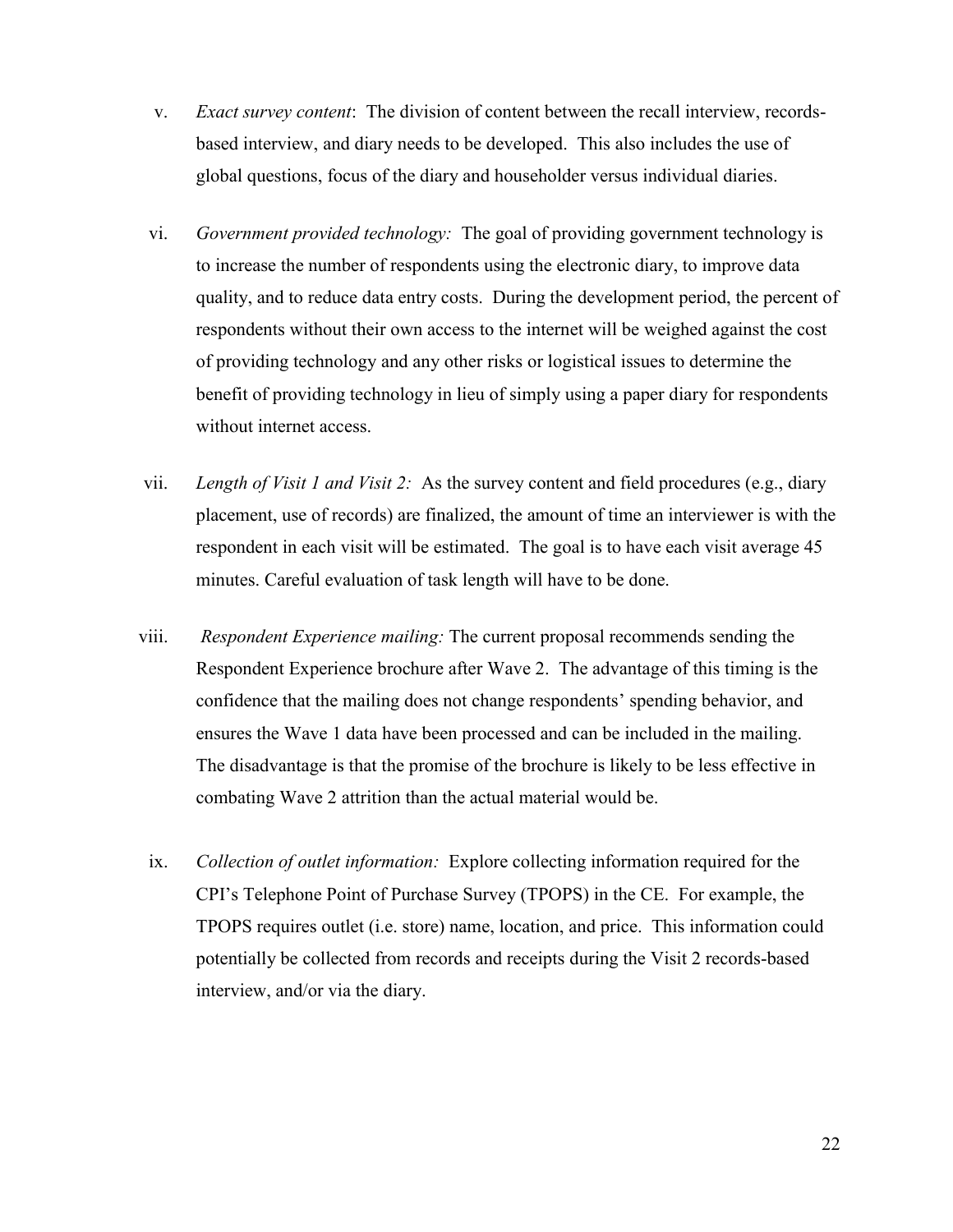## <span id="page-26-0"></span>**4. Future Enhancements**

With the "Keep It Simple" guiding principle in mind, the design team aimed to create a survey design that will allow for development and implementation in the short term, and ongoing improvement in the long term, after implementation. Below is a list of design features that the team identified as promising, including adaptive design, gold standard interviews, split questionnaire methods, increased use of technology, self-administered interviews, extended longitudinal component, and collection of outlet information. The list can be viewed as a starting point for the prioritization of future research and development efforts.

## <span id="page-26-1"></span>*a. Adaptive Design*

Adaptive survey design attempts to break up methods and processes for survey data collection into manageable, observable, trackable pieces. It considers different indicators of progress (frame

data, effort measures, cost measures, response data and response propensity estimates), measures them continuously and tailors data collection approaches to case characteristics. In short, adaptive design is the use of empirical data to facilitate intelligent business decisions prior to and during data collection.

Potential adaptive design benefits for CE are:

- Improvement in response through tailored field procedures based on contact history or respondent characteristics.
- Reduction of respondent burden without negatively affecting key estimates through tailoring the collection of select expenditure categories (e.g., not asking questions for

*Potential future enhancements include*

- *adaptive design,*
- *gold standard interviews,*
- *split questionnaire design,*
- *increased use of technology,*
- *self-administered interviews,*
- *extended longitudinal component, and*
- *the collection of outlet information.*

expenditures where we have already achieved sufficient sample).

## <span id="page-26-2"></span>*b. Gold Standard Interviews*

In many federal surveys, one can assess the quality of data by comparisons with other sources of information. One of the difficulties in evaluating the quality of CE data is that there is no "gold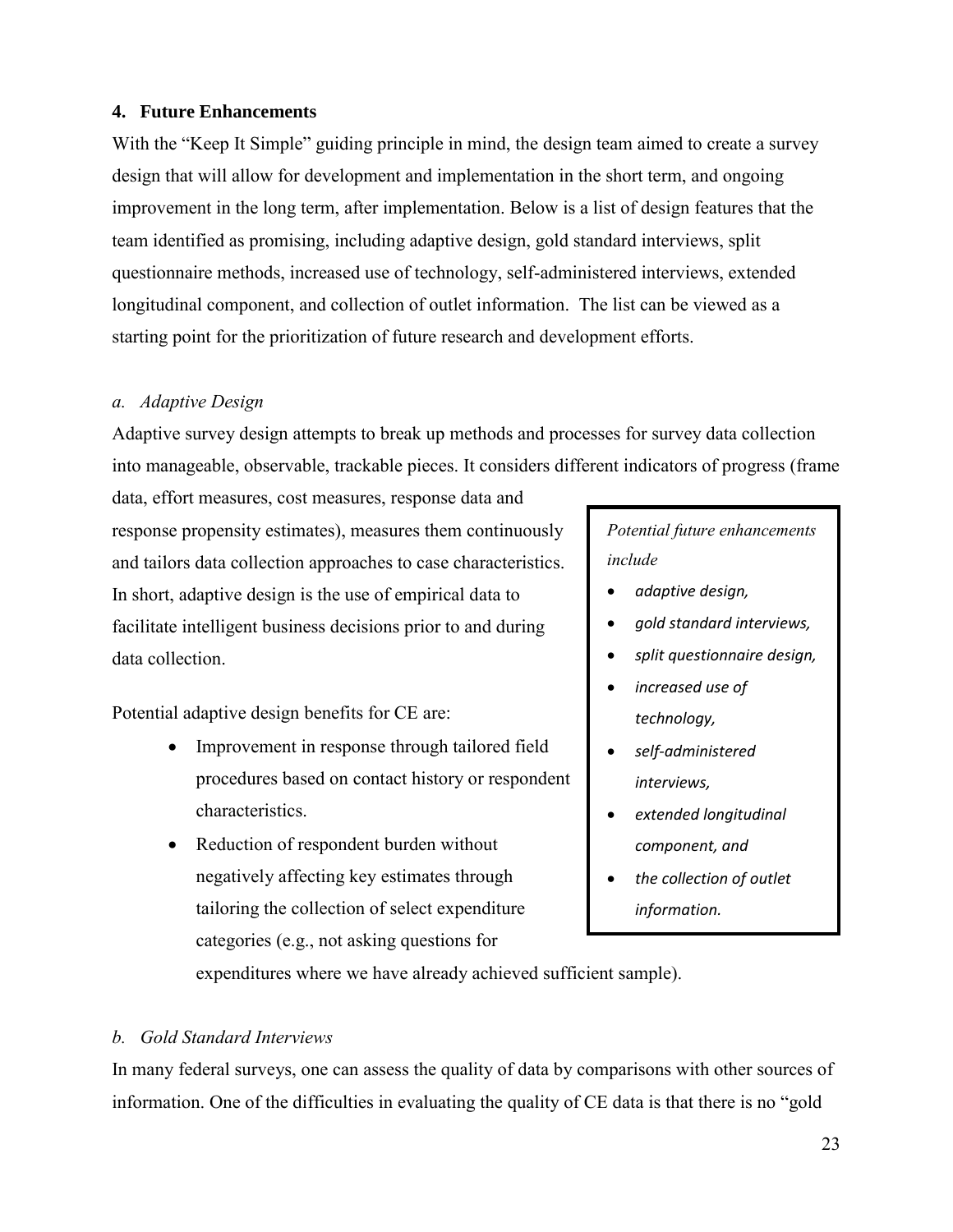standard" with which to compare the estimates. Instead of comparing to an external source, one could conduct an intensive interview with a subsample of the main sample. This intensive interview could employ techniques such as the extensive use of records, financial software, and budget balancing to establish accurate measurements of expenditures, income, and assets at the household level. It could be conducted as part of an ongoing research sample or as a one-time effort.

Data from a gold standard interview could be used in several ways:

- 1. Data adjustment
- 2. Evaluate measurement error in the base sample
- 3. Measure the extent and organization of household record keeping to inform how better to collect expenditures in the ongoing survey
- 4. Provide an opportunity to collect data for more demanding research needs

#### <span id="page-27-0"></span>*c. Split Questionnaire Design*

Split questionnaire is a form of matrix sampling of survey questions in which several distinct forms of the survey are constructed (thus modules are sampled, rather than questions) and respondents are randomly (although not necessarily with equal probability) assigned to one survey form in order to reduce respondent burden by shortening the survey. Split questionnaire designs reduce the length of the survey while collecting the necessary information from at least some of the sample members, but they also result in missing data. The goal is to minimize the amount of information lost relative to the complete questionnaire. Appropriate decisions must be made at various phases of the survey process to aid optimal implementation and estimation.

The BLS has devoted considerable attention to the potential use of split questionnaire design and preliminary simulation results indicate that split questionnaire designs for the CE can reduce survey length by at least 50 percent, with the impact on variances "varying" depending on the type of expenditure category (Gonzalez, 2012). However, additional research is needed to determine the optimal length of a shortened survey, composition of questionnaire splits (in terms of their statistical properties and impact on respondent processes/errors), and dataset construction and analysis methods.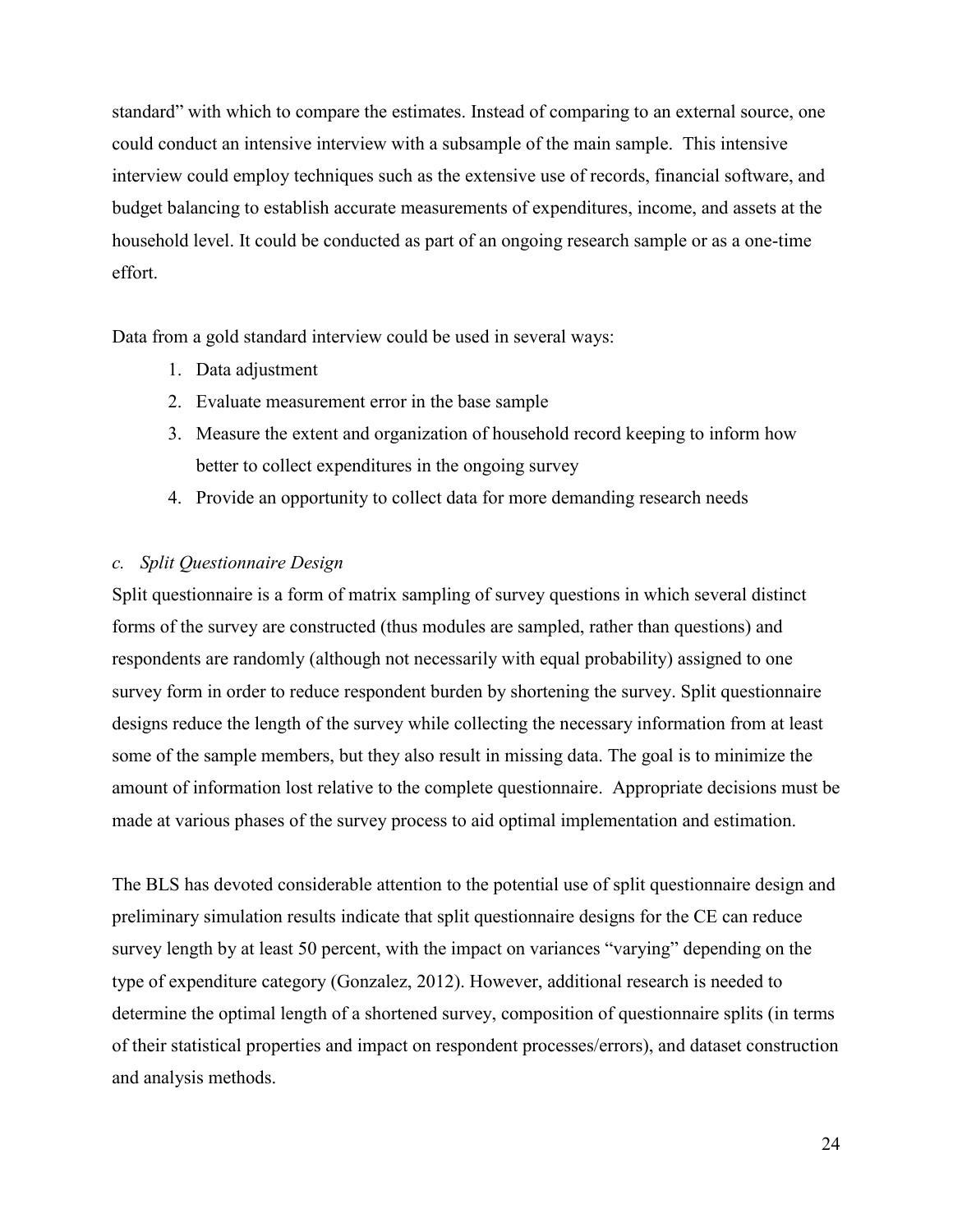#### <span id="page-28-0"></span>*d. Increased Use of Technology*

One goal of the redesign was to improve flexibility of the design to allow for updates as society or technology changes. This proposal uses a smartphone or other mobile device as the data collection device, but we recognize that over the next decade technology will advance and other options may become more feasible, efficient, cost effective, or otherwise attractive. This design allows for the incorporation of technology, either in place of the smartphone, or in addition to it, as technology advances.

In addition to data collection, technology may be added to the survey design in other ways. Mobile devices could be given to the respondent during the interview to view the questions, information booklet or other survey aids, in conjunction with questions asked by the interviewer.

#### <span id="page-28-1"></span>*e. Self-Administered Interviews*

A potential avenue for cost savings is incorporating more self-administration into the interview process since personal visit interviews are the most costly mode of data collection. There have been attempts to administer complex questionnaires in self-administered formats. For example, the National Institutes of Health has been developing an instrument for conducting a 24 hour dietary recall (e.g., Thompson, et al, 2010; Subar, et al., 2010). This is a computerized interview available on the internet that is designed to conduct large-scale nutritional studies. Going forward with self-administration would require additional research to identify (1) protocols to promote recall (e.g., cues, frames of reference, visual displays), (2) composition of self-administered modules, and (3) interviewer follow-up procedures when self-administered responses indicate cursory or lack of effort in the response (e.g., missing data; low levels of expenditures; sections completed in atypical short lengths of time).

#### <span id="page-28-2"></span>*f. Extended Longitudinal Component*

Budget permitting, additional interview waves could be added across years (for example, three interview waves 12 months apart) or within years (for example, three interview waves, four months apart) to increase the data's value to researchers interested in longitudinal analysis.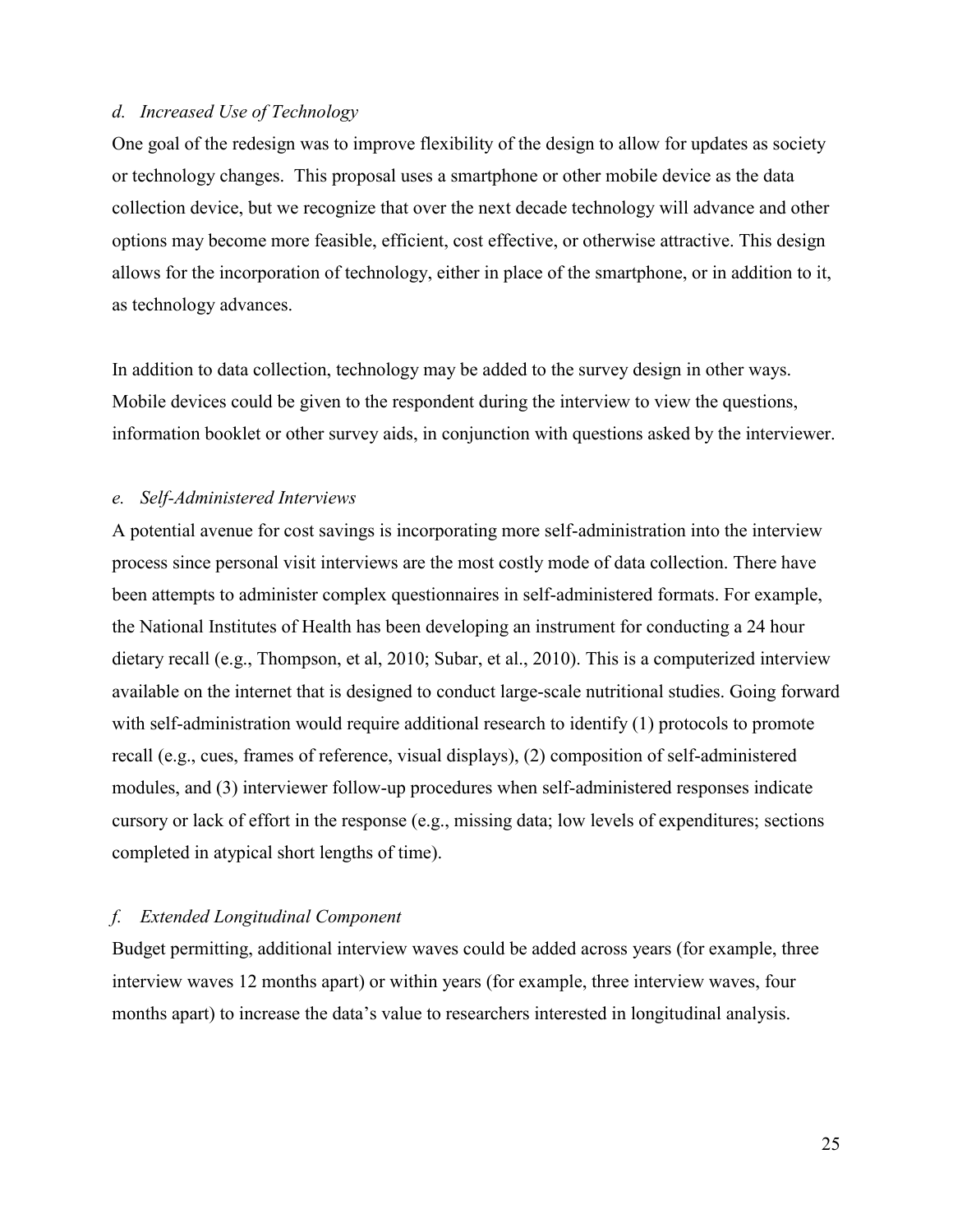## <span id="page-29-0"></span>**5. Next Steps**

With this proposed design, the Gemini Project has met a significant milestone, but a large volume of redesign-related activity remains. In July 2013, the redesign proposal will be presented publically at the CE Methods Symposium. That will begin the task of sharing the design with stakeholders and data users and identifying user impact. As the design team concludes, new teams will take its place to contribute to the ongoing work necessary to complete the project; for example, the Data User Impact team and Survey Content team will be chartered. CE will be doing outreach with data users throughout 2013 and will consider their feedback in developing the next iteration of the redesign. This is an iterative process and user feedback and future research may result in changes to the proposal.

Research required to resolve outstanding design decisions and to finalize the design itself will take place over a five-year period, beginning in 2014. During this period, the design and exact survey content will be finalized. In parallel to the research related to the design, CE will continue efforts on developing metrics to evaluate measurement error. CE will continue to share information with users during this period; for example, documents detailing what data will and will not be available in the new survey. The subsequent five-year period will see logistical details, materials, and codebooks finalized and systems established. CE's goal is to implement a fully redesigned CE survey by 2023.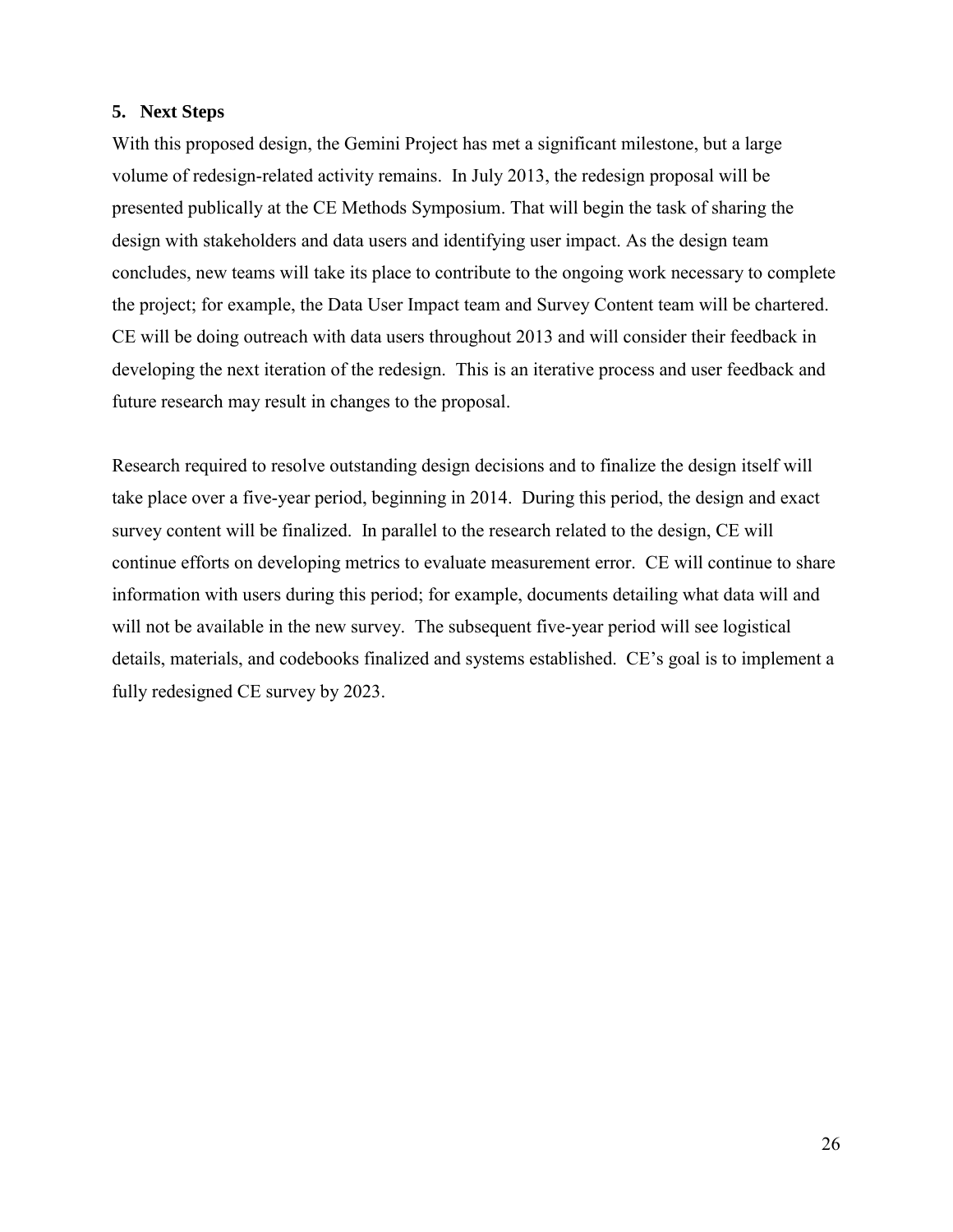## **References**

Bureau of Labor Statistics. 2008. Consumer Expenditure Survey Program Review Team Final Report. BLS Internal Document.

Bureau of Labor Statistics. "Chapter 16. Consumer Expenditures and Income." *Handbook of Methods.* <http://www.bls.gov/opub/hom/pdf/homch16.pdf> (accessed June 26, 2013)

Cantor, D., Mathiowetz, N., Schneider, S., and Edwards, B. Forthcoming 2013. Westat Redesign Options for the Consumer Expenditure Survey.

Dillman, D. and House, C., Editors. 2012. Measuring what we spend: Towards a new Consumer Expenditure Survey. Panel on Redesigning the BLS Consumer Expenditure Surveys; Committee on National Statistics; Division of Behavioral and Social Sciences and Education; National Research Council.

Edgar, J., McBride, B. and Safir, A. Forthcoming 2013. Research Highlights for the Consumer Expenditure Survey Redesign. *Monthly Labor Review*.

Edgar, J. 2013. Gemini Design Team FR Focus Group results. BLS Internal document.

Gemini Project Steering Team. 2012. Gemini Project Vision Document. <http://www.bls.gov/cex/ovrvwgeminivision.pdf> (accessed June 26, 2013).

Gonzalez, J., Hackett, C., To, N., and Tan, L. 2009. Definition of Data Quality for the Consumer Expenditure Survey: A Proposal. Available at http://www.bls.gov/cex/ovrvwdataqualityrpt.pdf

Henderson, S., Brady, V. Brattland, J., Creech, B., Garner, T., and Tan, L. 2010. Consumer Expenditure Survey Data Users' Needs Final Report. BLS Internal document.

Lavrakas, P. J. (Ed.). 2008. *Encyclopedia of survey research methods.* Thousand Oaks, CA: Sage Publications, Inc.

Passero, B., Ryan, J., Cage, R., Stanley, S., and Garner, T. Forthcoming, 2013. OPLC Requirements for the Consumer Expenditure Survey.

Westat. 2011. Data Capture Technologies and Financial Software for Collecting Consumer Expenditure Data Report. <http://www.bls.gov/cex/ceother2011westat.pdf> (accessed June 26, 2013).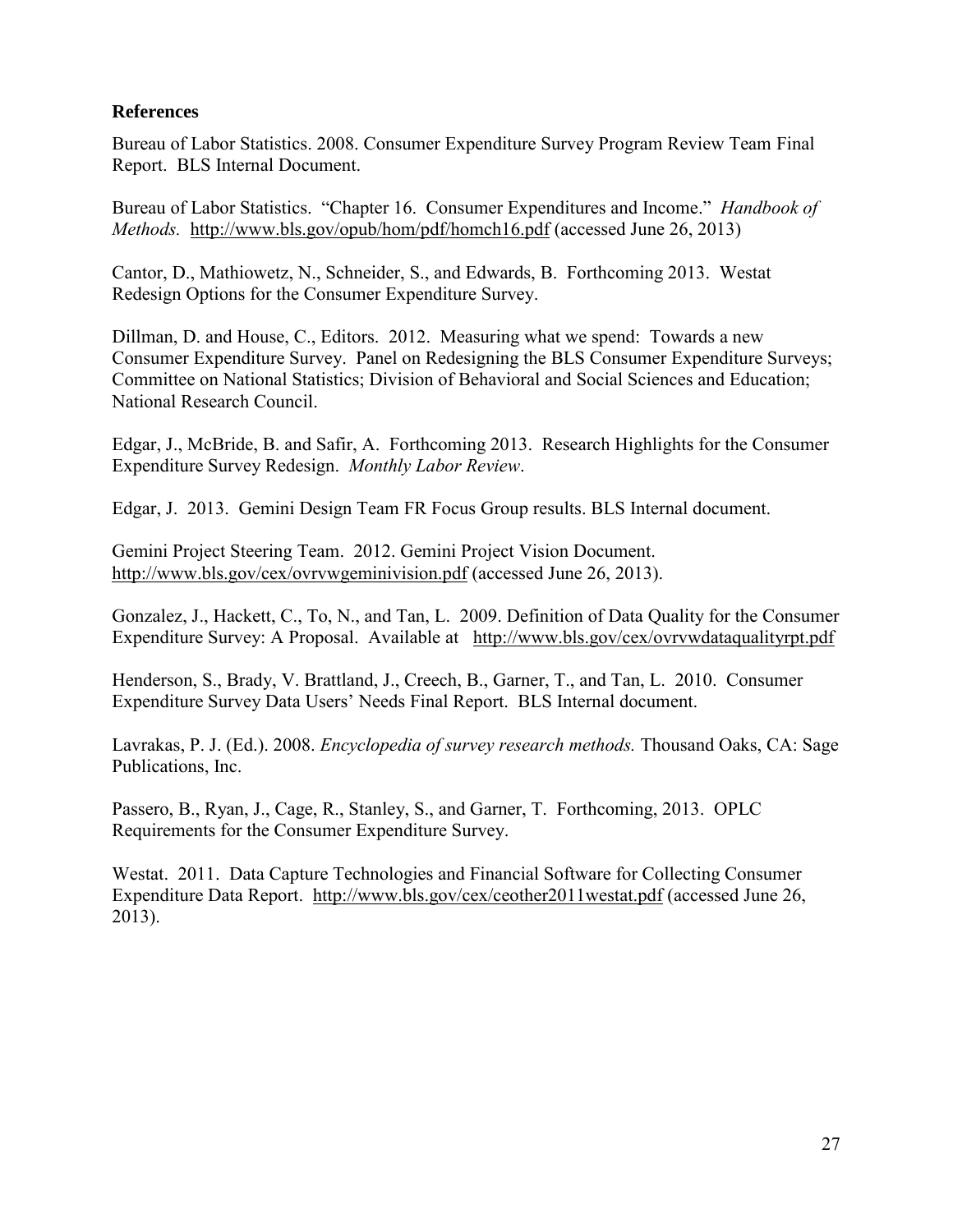# <span id="page-31-0"></span>**Appendix 1. Proposed Survey Content and Source**

The division of content between the recall interview, records-based interview and diary needs to be further studied and developed. The diary is currently designed to be open-ended, with the intent of getting sufficient responses to accurately estimate the expenditure amounts listed in the table.

|                                                | <b>Recall</b>    |                           | <b>Records</b>   |
|------------------------------------------------|------------------|---------------------------|------------------|
| <b>OPLC Requirement Category</b> <sup>23</sup> | <b>Interview</b> | <b>Diary</b>              | <b>Interview</b> |
| <b>Airline Fares</b>                           | $\mathbf X$      |                           |                  |
| Appliances                                     | X                |                           |                  |
| Boats, RVs, and Other Recreational Vehicles    | X                |                           |                  |
| <b>Catered Affairs</b>                         | X                |                           |                  |
| CE All Other Gifts                             | X                |                           |                  |
| CE Support for College Students                | X                |                           |                  |
| Child Care                                     | $\mathbf X$      |                           |                  |
| <b>College Tuition</b>                         | X                |                           |                  |
| <b>Floor Coverings</b>                         | $\mathbf X$      |                           |                  |
| <b>Funeral Expenses</b>                        | $\mathbf X$      |                           |                  |
| Furniture                                      | $\mathbf X$      |                           |                  |
| Household Operations                           | X                | $\boldsymbol{\mathrm{X}}$ |                  |
| Legal Fees and Financial Expenses              | X                |                           |                  |
| Lodging Away from Home                         | $\mathbf X$      |                           |                  |
| Maintenance and Repair Supplies                | X                | $\boldsymbol{\mathrm{X}}$ |                  |
| Meals as Pay                                   | X                |                           |                  |
| Medical Equipment and Supplies                 | X                | $\overline{X}$            |                  |

<sup>&</sup>lt;sup>23</sup> Appendix 1 is based on an initial list, dated October 31, 2012 of reconciled expenditure categories. The exact survey content will be based on research using the final list of expenditure categories provided in the OPLC Requirements Document (Passero et al., 2013).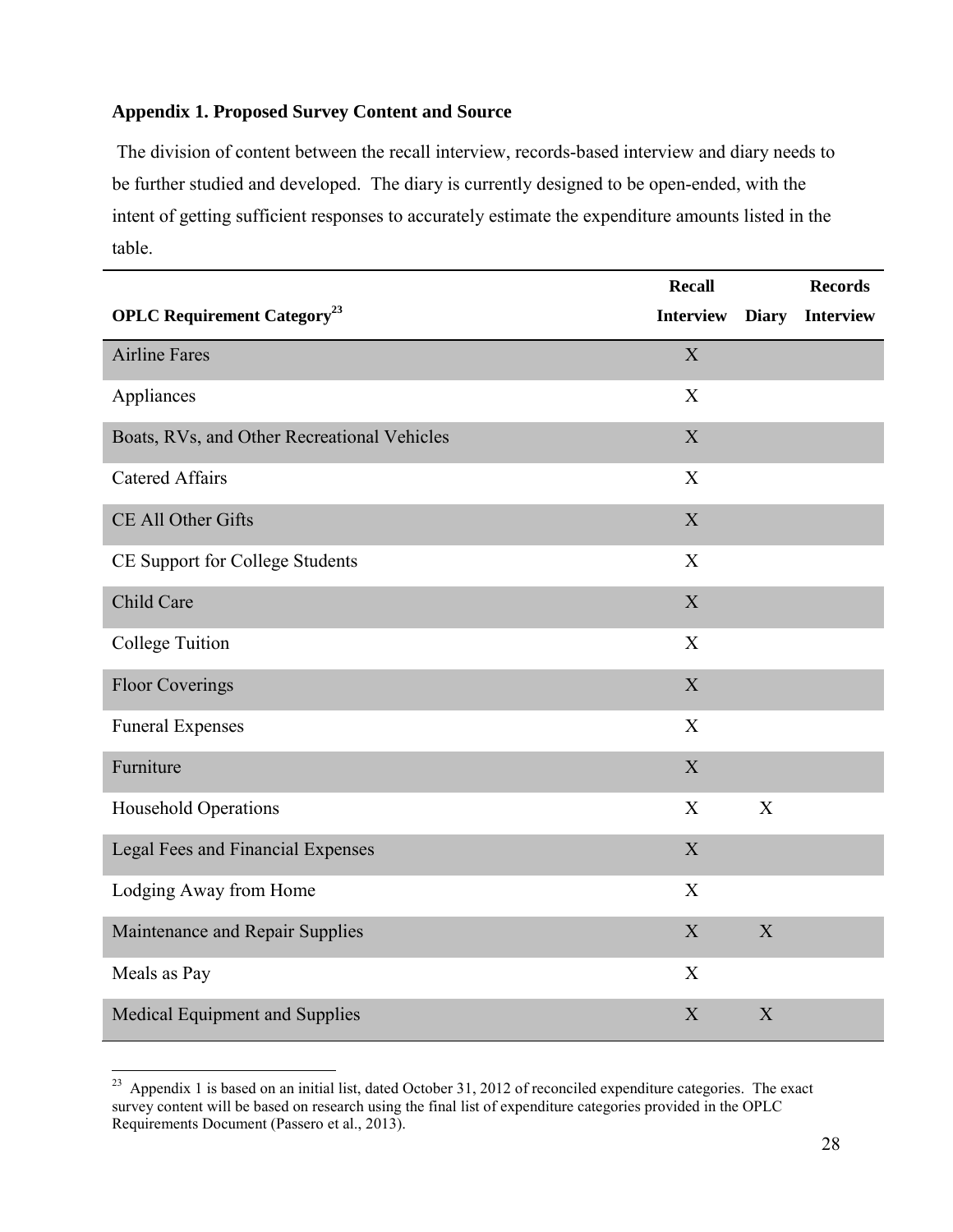|                                                            | <b>Recall</b>    |              | <b>Records</b>   |
|------------------------------------------------------------|------------------|--------------|------------------|
| <b>OPLC Requirement Category</b> <sup>23</sup>             | <b>Interview</b> | <b>Diary</b> | <b>Interview</b> |
| Motor Vehicle Fees                                         | X                | X            |                  |
| Motor Vehicle Maintenance and Repair                       | X                | X            |                  |
| Movie, Theater, Sporting Event and Other Admissions        | X                | X            |                  |
| <b>Occupational Expenses</b>                               | X                | X            |                  |
| Other Food Away from Home                                  | X                | X            |                  |
| Other Household Equipment and Furnishings                  | X                | X            |                  |
| Other Housing Expenses                                     | X                |              |                  |
| <b>Other Medical Services</b>                              | X                |              |                  |
| Other School Tuition, Tutoring, and Test Preparation       | X                |              |                  |
| Owners' Equivalent Rent of Primary Residence               | X                |              |                  |
| Owners' Equivalent Rent of Vacation/Second Residence       | X                |              |                  |
| Pets, Pet Products and Services                            | $\mathbf X$      | X            |                  |
| Photography                                                | X                | X            |                  |
| <b>Professional Medical Services</b>                       | $\mathbf X$      |              |                  |
| <b>Recreation Services</b>                                 | X                | X            |                  |
| Rent as Pay                                                | X                |              |                  |
| <b>School Meals</b>                                        | X                | X            |                  |
| <b>Unpriced Maintenance and Repair Services</b>            | X                | X            |                  |
| Video and Audio                                            | X                | X            | X                |
| Amount Car or Truck Sold or Reimbursed                     |                  |              | X                |
| Amount Motorcycle Sold or Reimbursed                       |                  |              | X                |
| Amount Recreational Vehicle Sold or Reimbursed             |                  |              | X                |
| CE Alimony, Child Support and Support for College Students |                  |              | X                |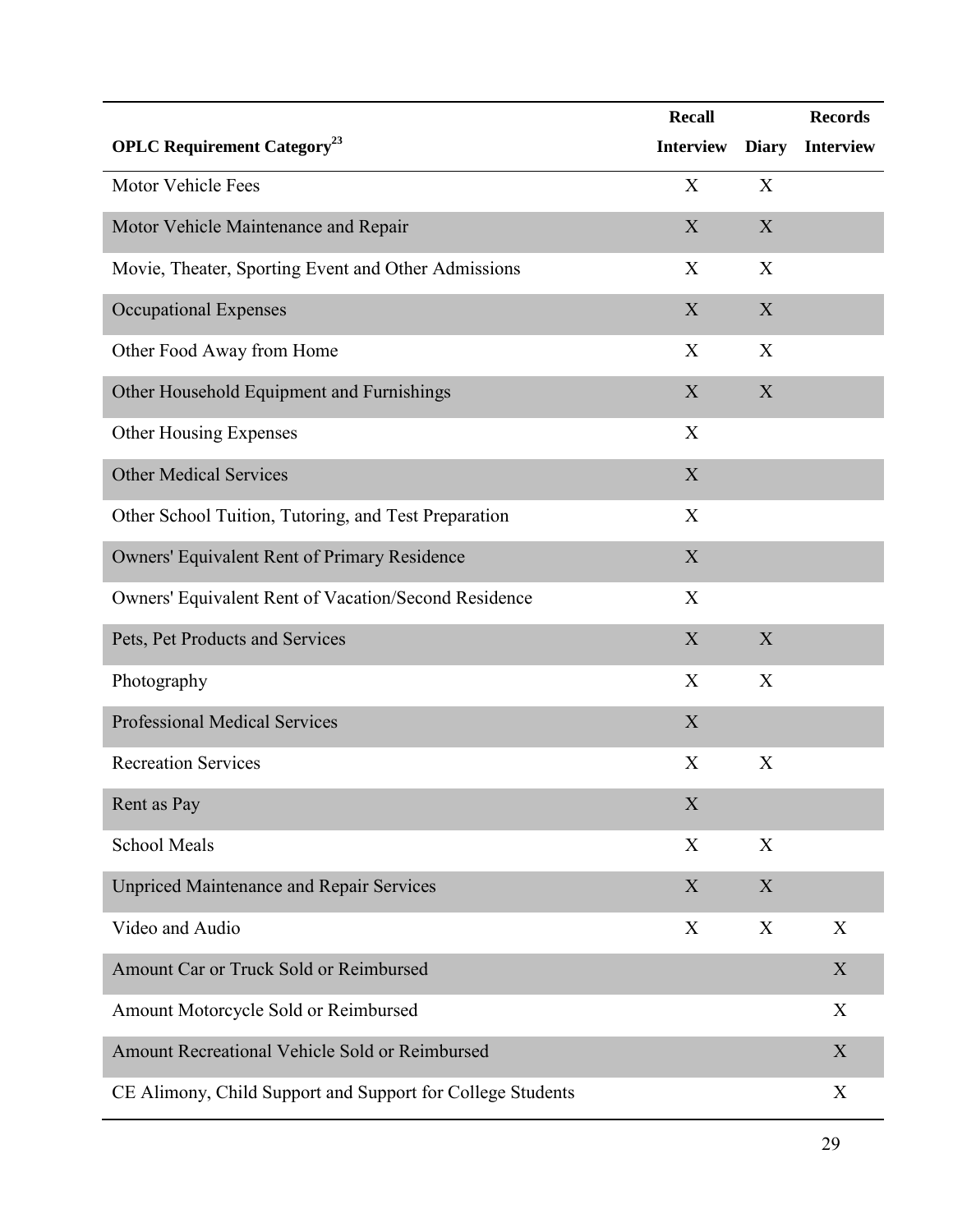|                                                              | <b>Recall</b>    |              | <b>Records</b>   |
|--------------------------------------------------------------|------------------|--------------|------------------|
| <b>OPLC Requirement Category</b> <sup>23</sup>               | <b>Interview</b> | <b>Diary</b> | <b>Interview</b> |
| <b>CE Assets and Liabilities</b>                             |                  |              | X                |
| CE Cash Contrib. To Charities, Educ. and Other Organizations |                  |              | X                |
| CE Deductions for Social Security                            |                  |              | X                |
| CE Finance Charges Excl. Mortgage and Vehicle                |                  |              | X                |
| CE Life and Other Personal Insurance                         |                  |              | X                |
| CE Non-Payroll Deductions To Retirement Plans                |                  |              | X                |
| CE Payroll Deductions To Retirement Plans                    |                  |              | X                |
| CE Vehicle Finance Charges                                   |                  |              | X                |
| <b>Commercial Health Insurance</b>                           |                  |              | X                |
| Electricity                                                  |                  |              | X                |
| Fuel Oil and Other Fuels                                     |                  |              | X                |
| Hospital and Related Services                                |                  |              | X                |
| Household Insurance                                          |                  |              | X                |
| <b>Internet Services</b>                                     |                  |              | X                |
| <b>Leased and Rented Vehicles</b>                            |                  |              | X                |
| Long Term Care Insurance                                     |                  |              | X                |
| <b>Medicare Payments</b>                                     |                  |              | X                |
| Mortgage Interest and Charges                                |                  |              | $\boldsymbol{X}$ |
| Motor Vehicle Insurance                                      |                  |              | X                |
| Motorcycles                                                  |                  |              | X                |
| <b>Natural Gas</b>                                           |                  |              | X                |
| New Cars and Trucks                                          |                  |              | X                |
| <b>Personal Property Taxes</b>                               |                  |              | X                |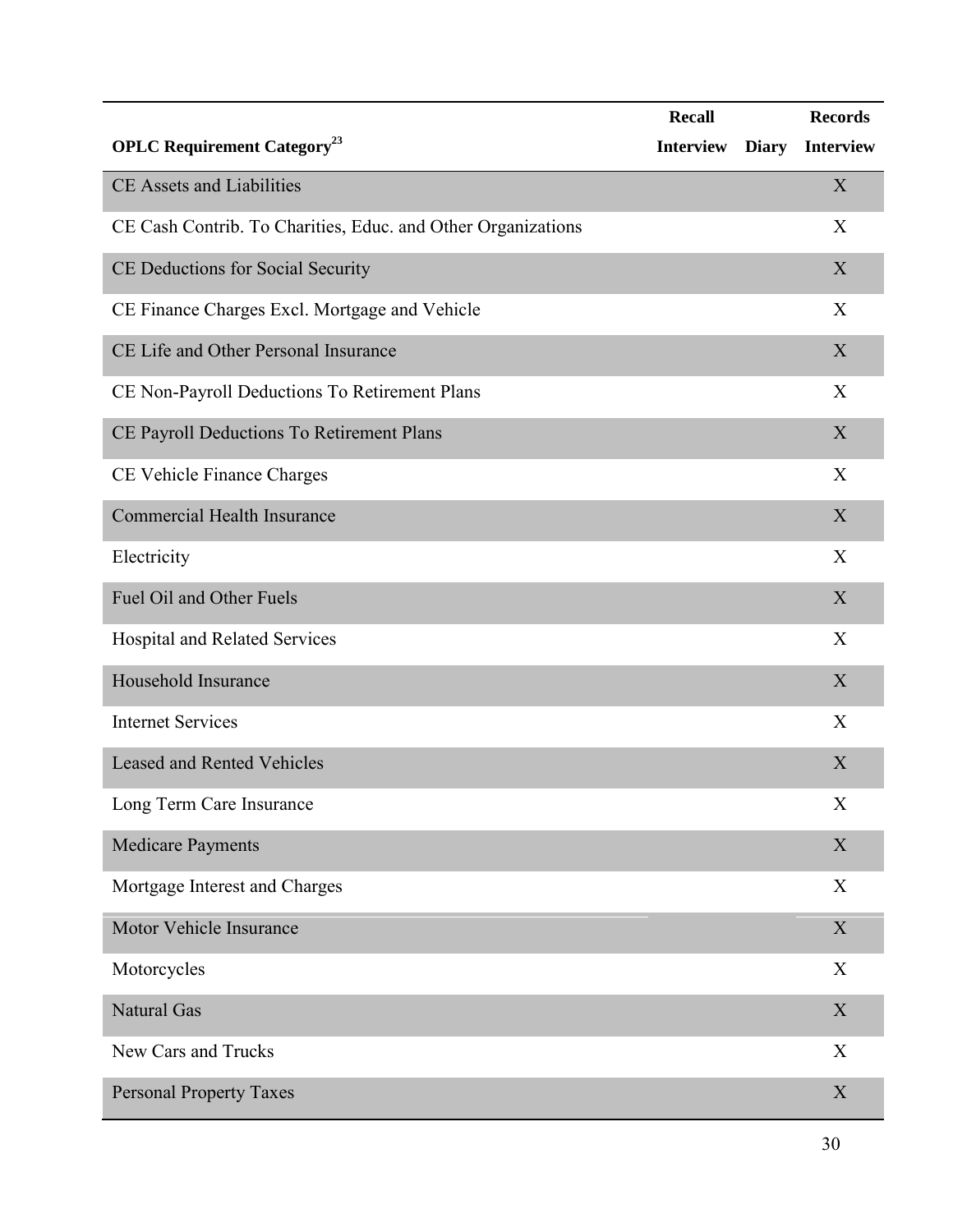|                                                                        | <b>Recall</b>    |              | <b>Records</b>   |
|------------------------------------------------------------------------|------------------|--------------|------------------|
| <b>OPLC Requirement Category</b> <sup>23</sup>                         | <b>Interview</b> | <b>Diary</b> | <b>Interview</b> |
| <b>Property Taxes</b>                                                  |                  |              | X                |
| Rent of Primary Residence                                              |                  |              | X                |
| <b>Telephone Services</b>                                              |                  |              | X                |
| Trade In Allowance, Leased Vehicles                                    |                  |              | X                |
| Trade In Allowance, New Cars and Trucks                                |                  |              | X                |
| Trade In Allowance, New Motorcycles                                    |                  |              | X                |
| <b>Used Cars and Trucks</b>                                            |                  |              | X                |
| Water, Sewer and Trash Collection Services                             |                  |              | $\mathbf X$      |
| <b>Adult Care</b>                                                      |                  | X            |                  |
| <b>Bakery Products</b>                                                 |                  | X            |                  |
| Beef and Veal                                                          |                  | X            |                  |
| Beer, Wine and Other Alcoholic Beverages Away from Home                |                  | X            |                  |
| Beer, Wine, and Other Alcoholic Beverages at Home                      |                  | X            |                  |
| Beverage Materials Including Coffee                                    |                  | X            |                  |
| Breakfast, Brunch, Snacks and Nonalcoholic Beverages Away from<br>Home |                  | X            |                  |
| <b>Cereal and Cereal Products</b>                                      |                  | X            |                  |
| Children's Apparel                                                     |                  | X            |                  |
| Dairy and Related Products                                             |                  | X            |                  |
| Dinner Away from Home                                                  |                  | X            |                  |
| <b>Educational Books and Supplies</b>                                  |                  | $\mathbf X$  |                  |
| Eggs                                                                   |                  | X            |                  |
| Fats and Oils                                                          |                  | X            |                  |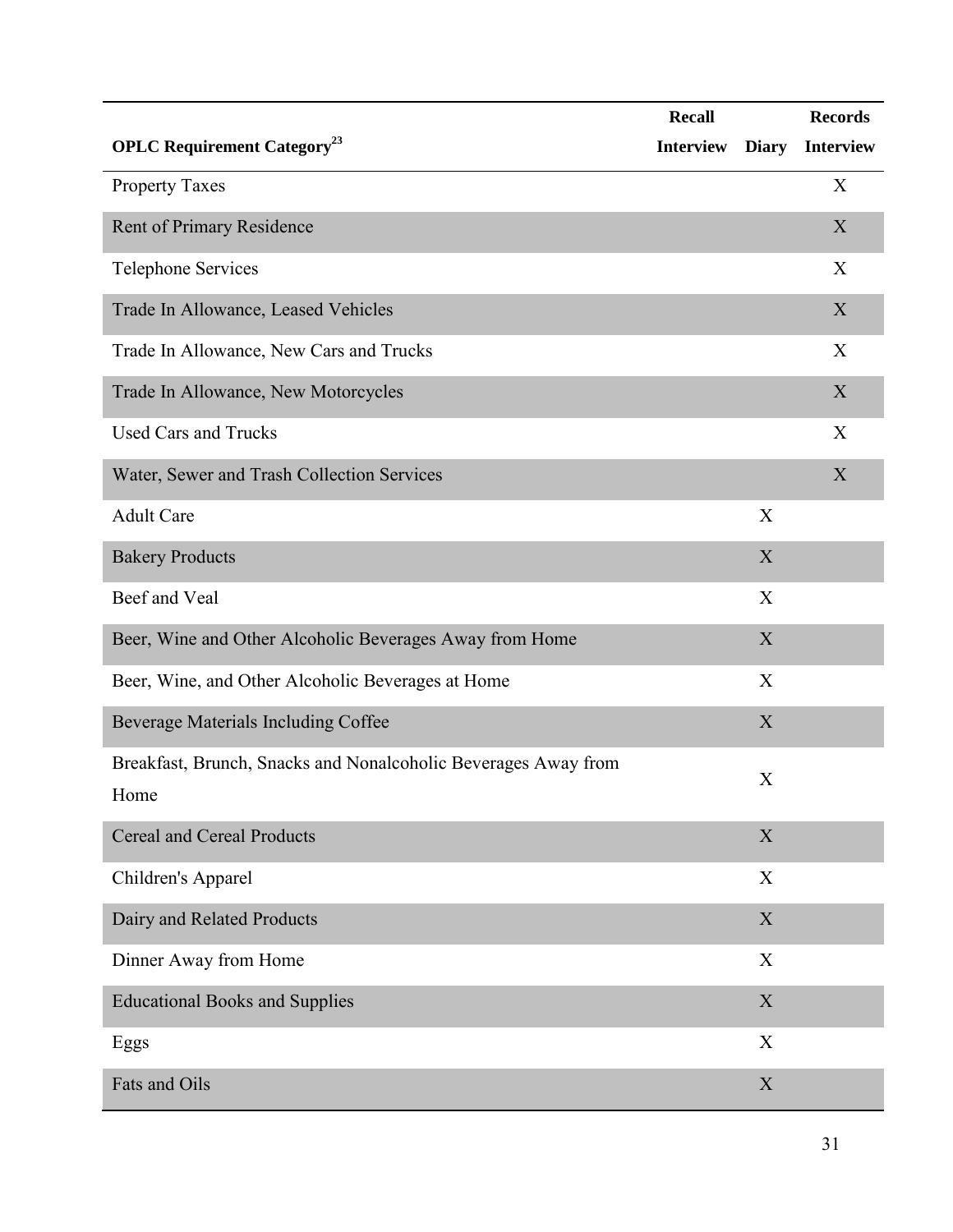|                                                                     | <b>Recall</b>    |                           | <b>Records</b>   |
|---------------------------------------------------------------------|------------------|---------------------------|------------------|
| <b>OPLC Requirement Category</b> <sup>23</sup>                      | <b>Interview</b> | <b>Diary</b>              | <b>Interview</b> |
| Fish and Seafood                                                    |                  | X                         |                  |
| Food Prepared By Cu On Out of Town Trips                            |                  | X                         |                  |
| Footwear                                                            |                  | $\boldsymbol{\mathrm{X}}$ |                  |
| <b>Fresh Fruits</b>                                                 |                  | $\boldsymbol{X}$          |                  |
| Fresh Vegetables                                                    |                  | X                         |                  |
| Household Textiles                                                  |                  | $\mathbf X$               |                  |
| Housekeeping Supplies                                               |                  | X                         |                  |
| <b>Infant and Toddler Apparel</b>                                   |                  | $\boldsymbol{X}$          |                  |
| Information and Information Processing Other Than Internet Services |                  | X                         |                  |
| Jewelry and Watches                                                 |                  | $\mathbf X$               |                  |
| Juices and Nonalcoholic Drinks                                      |                  | X                         |                  |
| Lunch Away from Home                                                |                  | $\mathbf X$               |                  |
| Medicare Prescription Drug Payments                                 |                  | $\boldsymbol{\mathrm{X}}$ |                  |
| <b>Medicinal Drugs</b>                                              |                  | X                         |                  |
| Men's Apparel                                                       |                  | X                         |                  |
| Misc. Personal Services                                             |                  | $\mathbf X$               |                  |
| Miscellaneous <sup>24</sup>                                         |                  | $\mathbf X$               |                  |
| Miscellaneous Personal Goods                                        |                  | $\mathbf X$               |                  |
| Motor Fuel                                                          |                  | X                         |                  |
| Motor Vehicle Parts and Equipment                                   |                  | X                         |                  |
| Other Apparel Services                                              |                  | X                         |                  |

 $\overline{a}$ 

<sup>&</sup>lt;sup>24</sup> Includes miscellaneous fees; lotteries and parimutuel losses; and maintenance, repairs, and utilities for other properties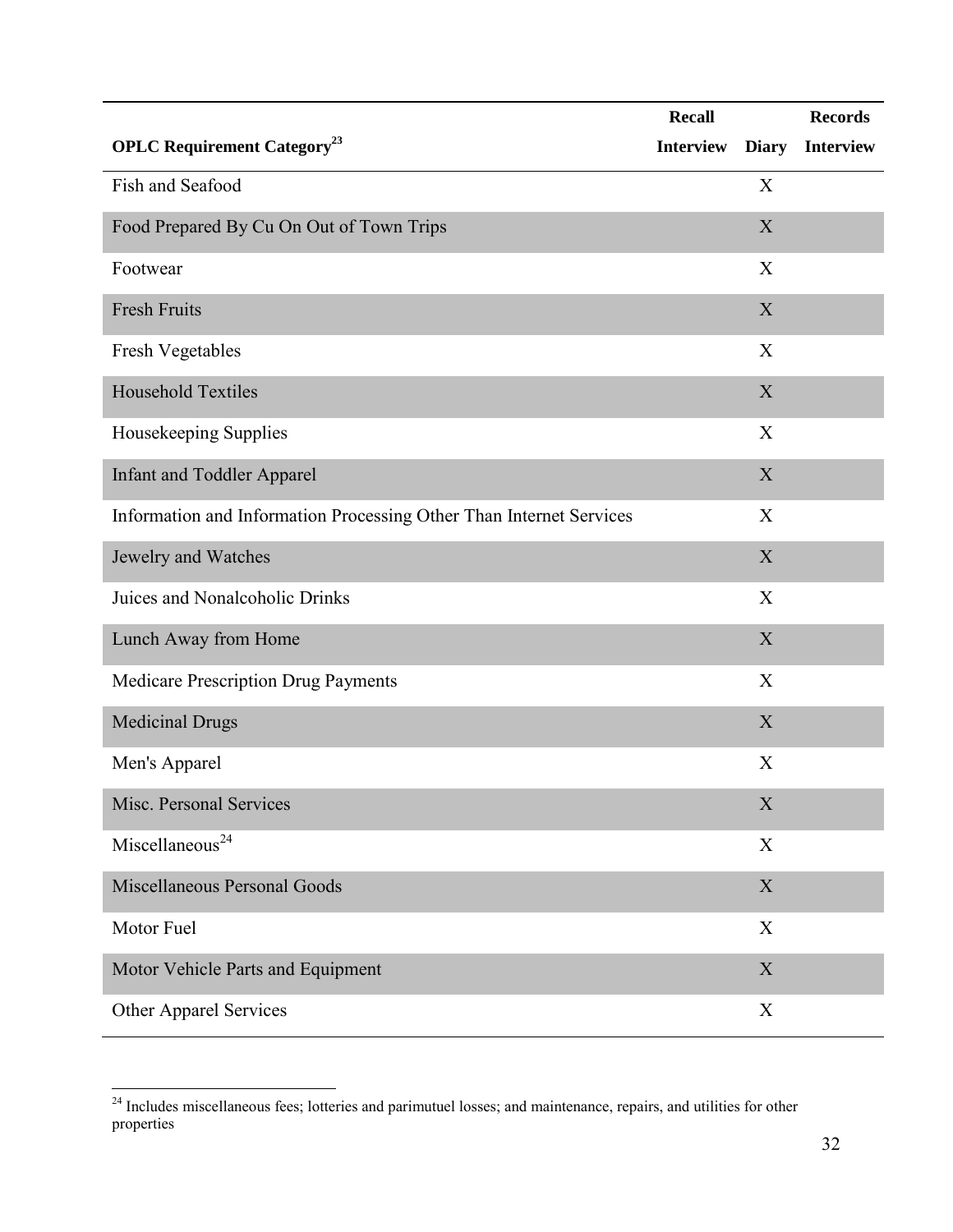|                                                 | Recall                               |              | <b>Records</b>   |
|-------------------------------------------------|--------------------------------------|--------------|------------------|
| <b>OPLC Requirement Category</b> <sup>23</sup>  | <b>Interview</b>                     | <b>Diary</b> | <b>Interview</b> |
| Other Foods                                     |                                      | $\mathbf X$  |                  |
| Other Household Products                        |                                      | X            |                  |
| <b>Other Meats</b>                              |                                      | X            |                  |
| Other Public Transportation                     |                                      | X            |                  |
| <b>Other Recreational Goods</b>                 |                                      | X            |                  |
| <b>Personal Care Products</b>                   |                                      | X            |                  |
| <b>Personal Care Services</b>                   |                                      | X            |                  |
| Pork                                            |                                      | X            |                  |
| Postage and Delivery Services                   |                                      | X            |                  |
| Poultry                                         |                                      | X            |                  |
| Processed Fruits and Vegetables                 |                                      | X            |                  |
| <b>Recreational Reading Materials</b>           |                                      | X            |                  |
| Sewing                                          |                                      | X            |                  |
| <b>Sporting Goods</b>                           |                                      | X            |                  |
| <b>Sugar and Sweets</b>                         |                                      | X            |                  |
| <b>Tobacco and Smoking Products</b>             |                                      | $\mathbf X$  |                  |
| Tools, Hardware, Outdoor Equipment and Supplies |                                      | $\mathbf X$  |                  |
| Women's Apparel                                 |                                      | $\mathbf X$  |                  |
|                                                 | Number of Categories Collected<br>36 | 68           | 36               |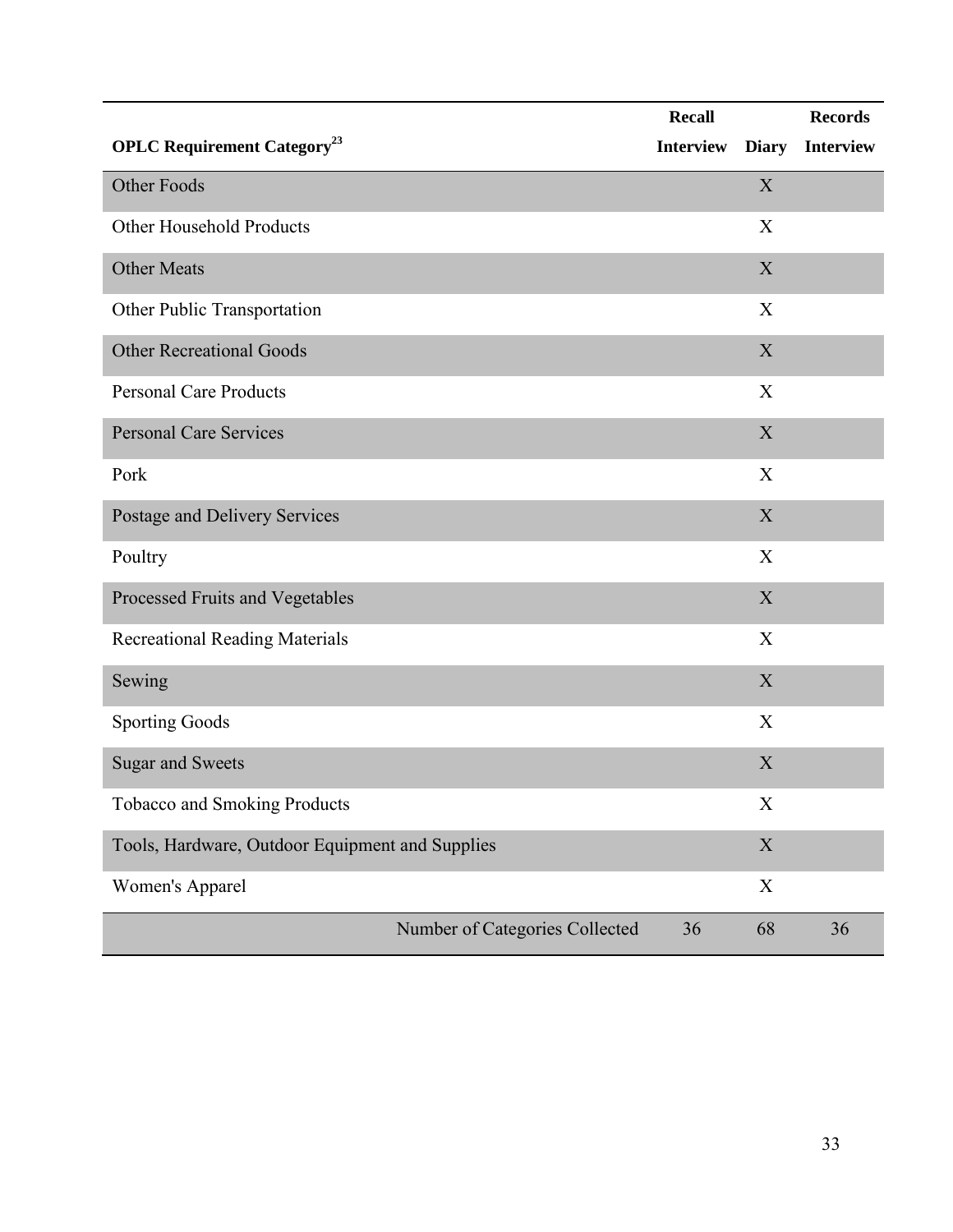| <b>Design</b><br><b>Dimension</b> | <b>Current</b>                                                                                                                                                                                       | <b>Proposed</b>                                                                                                                                                                                                                                                                                                                                                              |
|-----------------------------------|------------------------------------------------------------------------------------------------------------------------------------------------------------------------------------------------------|------------------------------------------------------------------------------------------------------------------------------------------------------------------------------------------------------------------------------------------------------------------------------------------------------------------------------------------------------------------------------|
| <b>Sample Design</b>              | Two independent samples for<br>interview and diary<br>Rolling sample implementation                                                                                                                  | Single sample, all households<br>complete interview and diary<br>Rolling sample implementation                                                                                                                                                                                                                                                                               |
| <b>Interview</b>                  | Single interview designed to collect<br>large and reoccurring expenditures,<br>but collects a basically comprehensive<br>range of categories<br>All categories use a three month<br>reference period | Recall Interview:<br>Large, easily recalled expenditures<br>Respondent or FR able to change<br>section order<br>Records-Based Interview:<br>Expenditure categories where records<br>are likely available<br>Respondent able to report for different<br>periods to match records                                                                                              |
| <b>Diary</b>                      | Single paper diary per household<br>Open-ended, collecting four main<br>categories of expenditures<br>In-person pickup and placement                                                                 | Electronic one-week diary with paper<br>backup<br>Individual diary for all household<br>members 15 years old and older<br>Open-ended, collecting all expenses<br>In-person pickup and placement<br>Respondent to use their device<br>functionality to capture data (such as<br>photos or voice messages), which will<br>create a record in the diary for later<br>completion |
| <b>Waves</b>                      | 5 waves, three months apart                                                                                                                                                                          | 2 waves, one year apart                                                                                                                                                                                                                                                                                                                                                      |
| <b>Sample Size</b>                | 28,0000 completed interviews per<br>year<br>14,000 completed diaries per year<br>Sample size the same across all<br>categories                                                                       | Goal of 28,000 completed cases<br>(interviews and diaries) per year<br>Sample size the same across all<br>categories                                                                                                                                                                                                                                                         |

# <span id="page-37-0"></span>**Appendix 2. Comparison of Current and Proposed Surveys**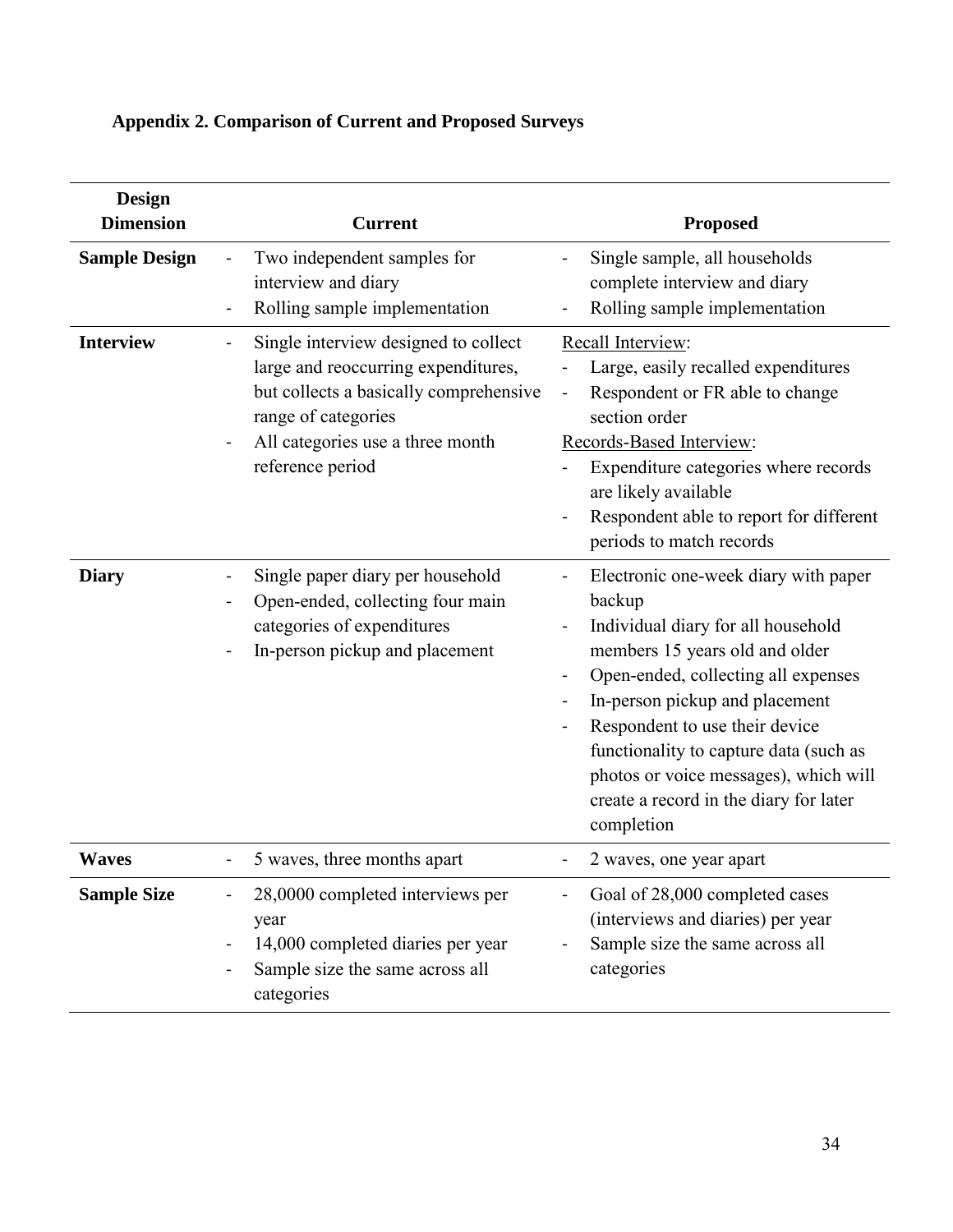| <b>Design</b><br><b>Dimension</b> | <b>Current</b>                                                                                                                                              | <b>Proposed</b>                                                                                                                                                                                                                                                                                                                                                                                                                |
|-----------------------------------|-------------------------------------------------------------------------------------------------------------------------------------------------------------|--------------------------------------------------------------------------------------------------------------------------------------------------------------------------------------------------------------------------------------------------------------------------------------------------------------------------------------------------------------------------------------------------------------------------------|
| <b>Modes</b>                      | In-person and telephone interviews<br><b>Paper Diaries</b>                                                                                                  | In-person interview survey<br>Multi-mode diary<br>Web<br>$\circ$<br>Mobile device<br>$\circ$<br>Paper (backup)<br>$\circ$                                                                                                                                                                                                                                                                                                      |
| <b>Records</b>                    | Record use encouraged, with variable<br>$\qquad \qquad \blacksquare$<br>success                                                                             | Records-based interview at Visit 2<br>Specific records (e.g.,<br>O<br>mortgage statement, paystub,<br>utility bills) referred to during<br>Visit 2, after respondent<br>receives FR instructions<br>regarding records at the end of<br>Visit 1                                                                                                                                                                                 |
| <b>Content</b>                    | Overlapping of content between diary<br>and interview due to open-ended diary<br>design<br>Interview is relatively comprehensive                            | Overlapping of content between diary<br>and interview due to open-ended diary<br>design<br>Recall and Records interview limited<br>content to reduce overlap with diary<br>See Appendix 1 for content division                                                                                                                                                                                                                 |
| Role of<br><b>Interviewer</b>     | Conduct interviews<br>Interviewer as a trainer for diary<br>placement<br>Place and pick up diaries, with some<br>mid-week calling to check on<br>respondent | Conduct interviews as done currently<br>$\blacksquare$<br>for Visit 1 and Visit 2<br>Interviewer as a trainer for diary<br>placement and records request<br>Interviewer contacts respondent to<br>encourage reporting as necessary, as<br>prompted by Census headquarters or<br>regional office reports<br>Interviewer serves as main support<br>contact, interviewer will contact main<br>tech help desk for technical issues |
| <b>Incentives</b>                 | None                                                                                                                                                        | Monetary incentives (\$132 total per<br>wave for a four person household<br>Household-level non-monetary<br>"Respondent Experience" incentive                                                                                                                                                                                                                                                                                  |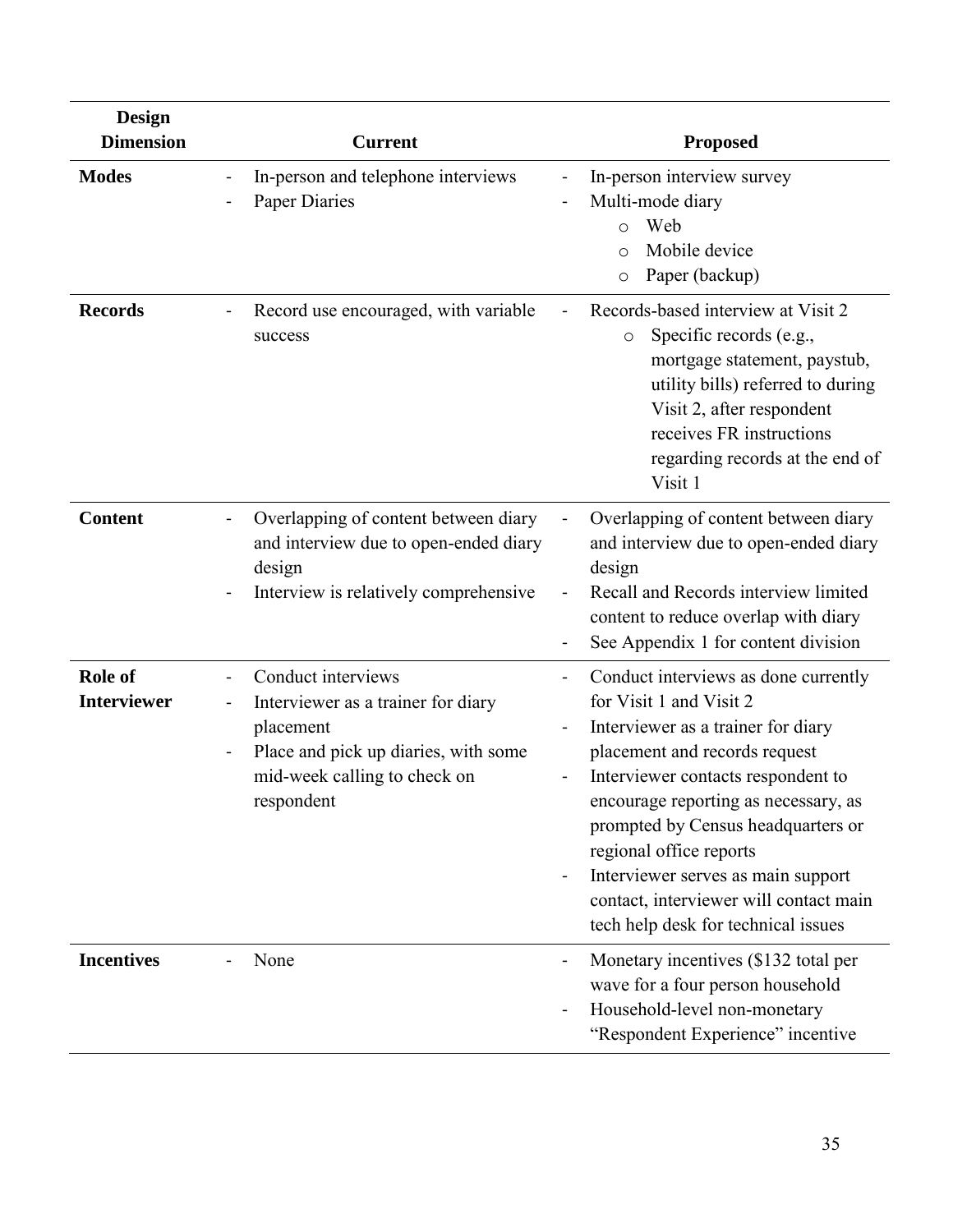# <span id="page-39-0"></span>**Appendix 3. Design Research, Discussion, and Outreach Events**

## 2013

• July – CE Survey Methods Symposium

## 2012

- December FESAC Meeting
- October CNSTAT Report Workshop
- July CE Survey Methods Symposium

## 2011

- October Redesign Options Workshop
- June Household Survey Producers Workshop
- February  $1<sup>st</sup>$  CNSTAT Panel Meeting

## 2010

- December Methods Workshop
- June Data Users' Needs Forum
- May AAPOR Panel Presentations: Utilizing Respondent Records
- March Data Capture Technology Forum
- January WSS/DC-AAPOR Survey Redesign Panel

## 2009

July – CRIW-NBER Conference On Improving Consumption Measurement